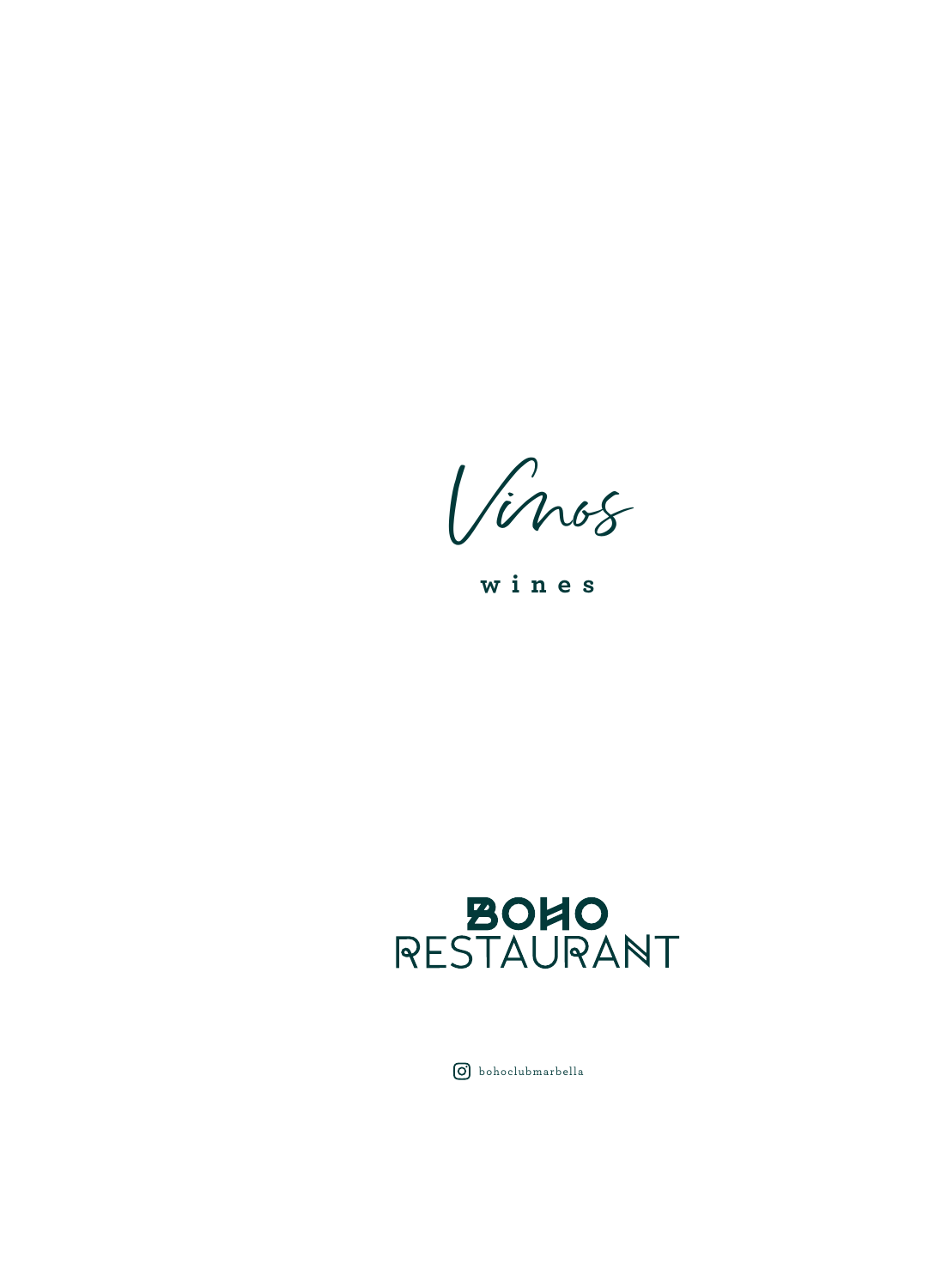Table of Contents

| <b>Sparkling Spanish Wine</b><br>Cava/ Corpinnat/ Penedés              | pág. 3       |
|------------------------------------------------------------------------|--------------|
| Champagne<br>White/Rosé                                                | pág. $4/5$   |
| <b>Spanish White Wine</b><br>Castilla y León/ Cataluña/ Galicia/ Rioja | pág. $6/7$   |
| <b>French White Wine</b><br>Bourgogne/Loire/Rhône                      | pág. 8/9     |
| <b>International White Wine</b><br>Germany/Usa/Italy                   | pág. 10      |
| <b>Spanish Red Wine</b><br>Andalucía/ Aragón/ Murcia                   | páq.11       |
| <b>Spanish Red Wine</b><br>Ribera del Duero/ Islas Balleares           | pág. 12 / 13 |
| <b>Spanish Red Wine</b><br>Castilla y León/ Galicia/ Cataluña/ Madrid  | pág. 14/15   |
| <b>Spanish Red Wine</b><br>Rioja/Toro                                  | pág. 16/17   |
| <b>French Red Wine</b><br>Bordeaux                                     | pág. 18/19   |
| French and Italy Red Wine<br>Bourgogne/Rhône/Piemonte                  | pág. 20/21   |
| International Red Wine<br>California/ Washington/ Libano               | pág. 22      |
| Red Wine Magnum 1,5l<br>Rioja/ Ribera del Duero/ Toro                  | pág. 23      |
| Rosé Wine<br>Spaish/French                                             | pág. 24      |
| Dry Sherry Wine<br>Jerez/ Montilla Moriles                             | pág. 25      |
| <b>Sweet Wine</b><br>Spanish/French/Canada/Hungria                     | pág. 26      |
| <b>Wine By Glass</b>                                                   | pág. 27      |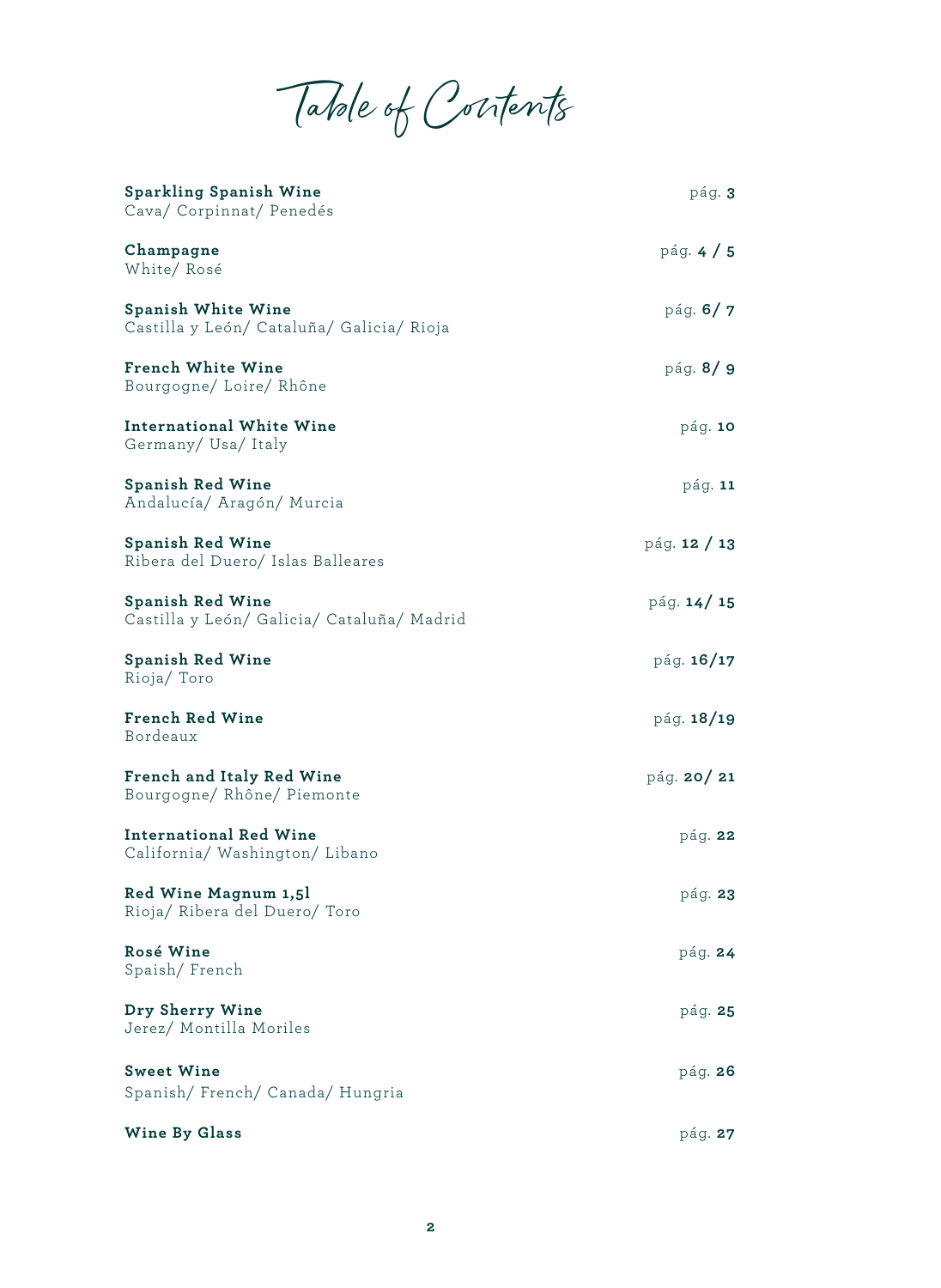Espumoso Nacional

### SPARKLING SPANISH WINE

| <b>AT ROCA 2018</b>                             | 34€             |
|-------------------------------------------------|-----------------|
| Macabeu, Xarel-lo y Parellada/ Penedés          |                 |
| LLOPART BRUT NATURE 2017                        | 38€             |
| Xarel-lo, Macabeu y Parellada/ Corpinnat        |                 |
| <b>MIL.LENNI 2017</b>                           | 40€             |
| Macabeu, Parellada, Xarel-lo y Chardonnay/ Cava |                 |
| <b>TEXTURES DE PEDRA 2016</b>                   | 50€             |
| Xarel-lo, Bastard y Sumoll/ Conca del Riu Anoia |                 |
| <b>GRAMONA III LISTROS 2013</b>                 | 65 <sup>ε</sup> |
| Xarel-lo y Macabeu/ Corpinnat                   |                 |
| <b>MANUEL RAVENTOS 2011</b>                     | 120€            |
| Xarel-lo/ Conca del Riu Anoia                   |                 |
| RESERVA PARTICULAR DE RECAREDO 2009             | 140€            |
| Macabeu y Xarel-lo/ Corpinat                    |                 |
|                                                 |                 |

### **ROSADOS/ ROSÉ**

| L'HEREU DE NIT BRUT ROSÉ 2019<br>Xarel-lo, Macabeu y Monastrell/ Conca del Riu Anoia | 38€ |
|--------------------------------------------------------------------------------------|-----|
| LLOPART ROSÉ 2019<br>Monastrell, Garnacha y Pinot Noir/ Corpinnat                    | 40€ |
| <b>RECAREDO INTENS ROSAT 2018</b><br>Monastrell y Garnacha/ Corpinnat                | 50€ |
| <b>ARGENT ROSÉ 2016</b><br>Pinot Noir y Chardonnay/ Corpinnat                        | 65€ |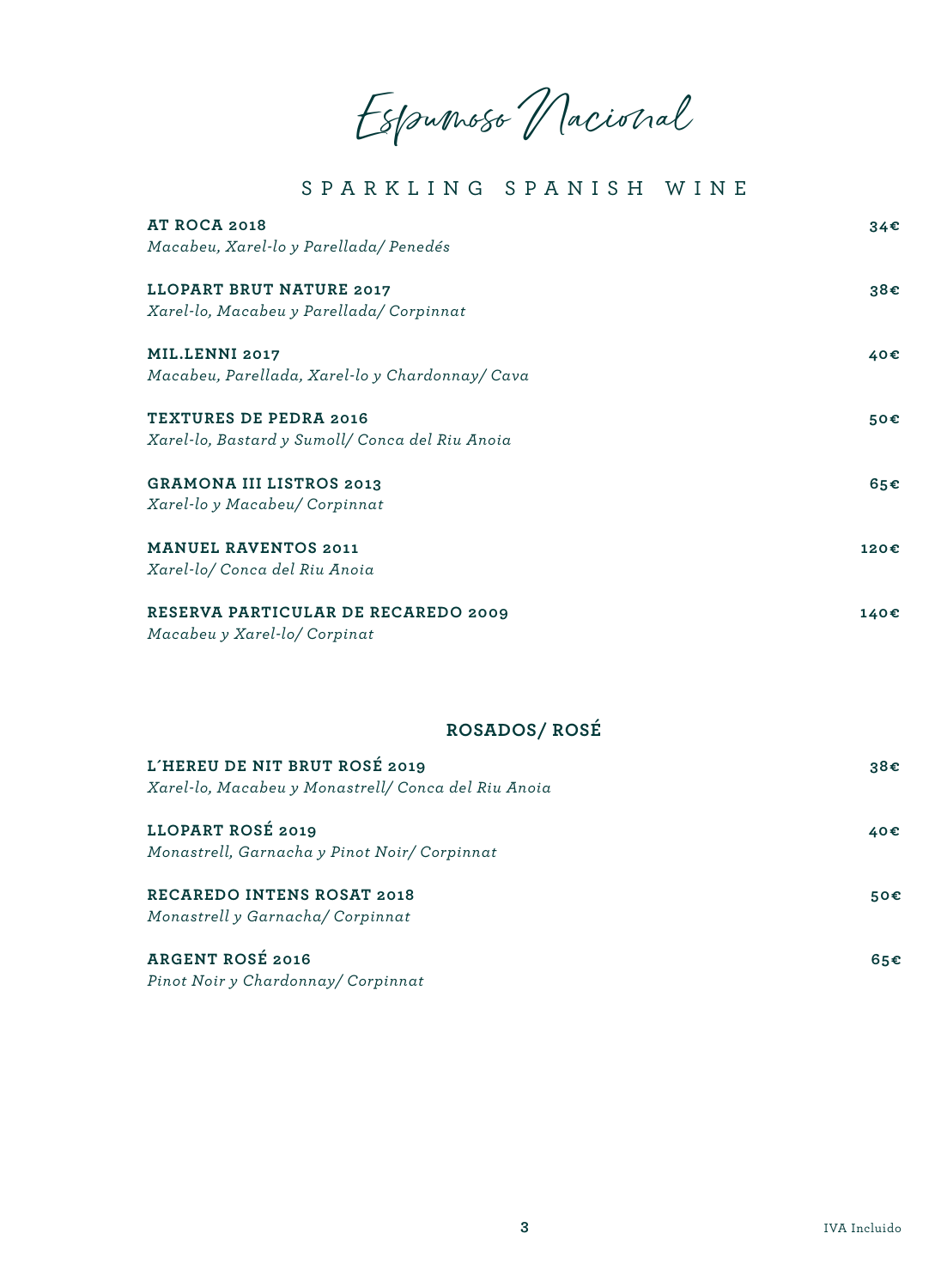Champagne

| THIÉNOT CLASSIC<br>Chardonnay, Meunier y Pinot Noir/ Brut                            | 90 <sub>ε</sub> |
|--------------------------------------------------------------------------------------|-----------------|
| J. M. GOBILLARD BLANC DE NOIR<br>Pinot Noir/Brut                                     | 100€            |
| PERRIER JOUËT GRAND BRUT<br>Pinot Noir, Meunier y Chardonnay/ Brut                   | 110€            |
| <b>BOLLINGER SPECIAL CUVÉE</b><br>Chardonnay, Pinot Noir y Meunier/ Brut             | 120€            |
| <b>TARLANT ZERO</b><br>Chardonnay, Meunier y Pinot Noir/ Brut Nature                 | 115€            |
| <b>AGRAPART &amp; FILS LES 7 CRUS</b><br>Chardonnay y Pinot Noir/ Brut               | 125€            |
| ANDRE CLOUET UN JOUR DE 1911<br>Pinot Noir/Brut                                      | 140€            |
| LOUIS ROEDERER BLANC DE BLANC 2014<br>Chardonnay/Brut                                | 150€            |
| POL ROGER BLANC DE BLANC 2013<br>Chardonnay/Brut                                     | 160€            |
| LARMANDIER BERNIER VIELLES VIGNES DU LEVANT 2009<br>Chardonnay/ Extra Brut           | 200€            |
| <b>BELLE EPOQUE 2012</b><br>Chardonnay, Pinot Noir y Meunier/ Brut                   | 270€            |
| <b>BOLLINGER RD 2007</b><br>Pinot Noir y Chardonnay/ Extra Brut                      | 340€            |
| <b>KRUG GRANDE CUVÉE 166<sup>ÈME</sup></b><br>Pinot Noir, Meunier y Chardonnay/ Brut | 380€            |
| <b>CUVÉE CRISTAL 2014</b><br>Pinot Noir y Chardonnay/ Brut                           | 450€            |
| <b>DOM PÉRIGNON VINTAGE 2012</b><br>Pinot Noir y Chardonnay/ Brut                    | 480€            |
| VIELLES VIGNES DE FRANÇAISES 2007<br>Pinot Noir/Bollinger/Extra Brut                 | 990€            |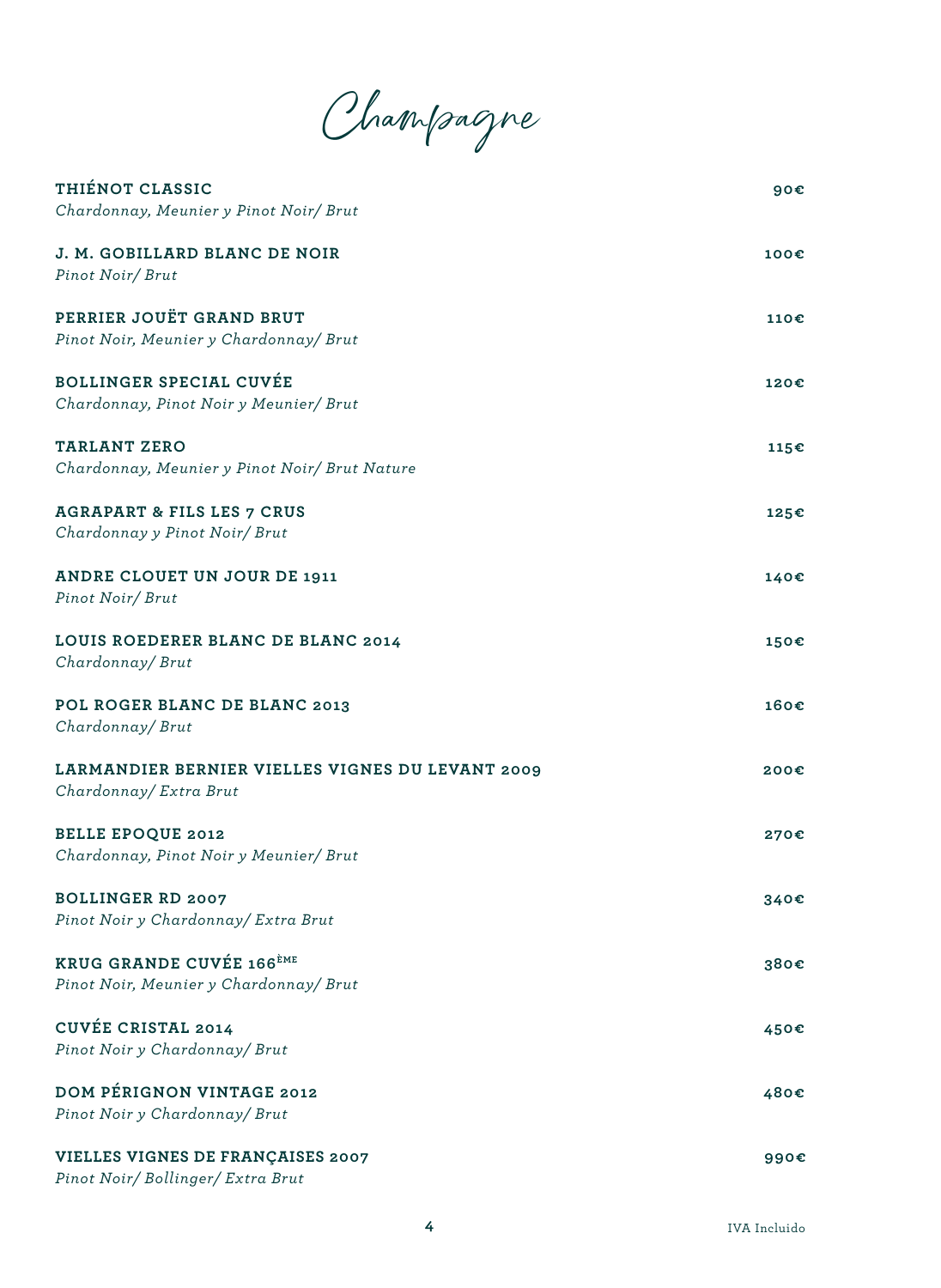Champagne Rosé

| LOUIS ROEDERER ROSÉ 2015<br>Chardonnay, Pinot Noir y Meunier/ Brut    | 130€             |
|-----------------------------------------------------------------------|------------------|
| <b>BOLLINGER CUVÉE ROSÉ</b><br>Chardonnay, Pinot Noir y Meunier/ Brut | 160 <sub>ε</sub> |
| LAURENT PERRIER CUVÉE ROSÉ<br>Pinot Noir/Brut                         | 180€             |
| PERRIER JOUËT BLASON ROSÉ<br>Chardonnnay, Pinot Noir y Meunier/ Brut  | 200€             |
| BELLE EPOQUE ROSÉ 2012<br>Chardonnnay, Pinot Noir y Meunier/ Brut     | 360€             |
| KRUG ROSÉ 23 <sup>ÈME</sup><br>Pinot Noir, Meunier y Chardonnay/ Brut | 450€             |

Large Champagne

| BOLLINGER SPECIAL CUVÉE 1,5 L<br>Chardonnay, Pinot Noir y Meunier/ Brut | 220E |
|-------------------------------------------------------------------------|------|
| TAITTINGER RESERVE 3 L<br>Chardonnay, Pinot Noir y Meunier/ Brut        | 350E |
| LAURENT PERRIER CUVÉE ROSÉ 1,5 l<br>Pinot Noir/Brut                     | 380E |
| BOLLINGER CUVÉE ROSÉ 3 L<br>Chardonnay, Pinot Noir y Meunier/ Brut      | 650€ |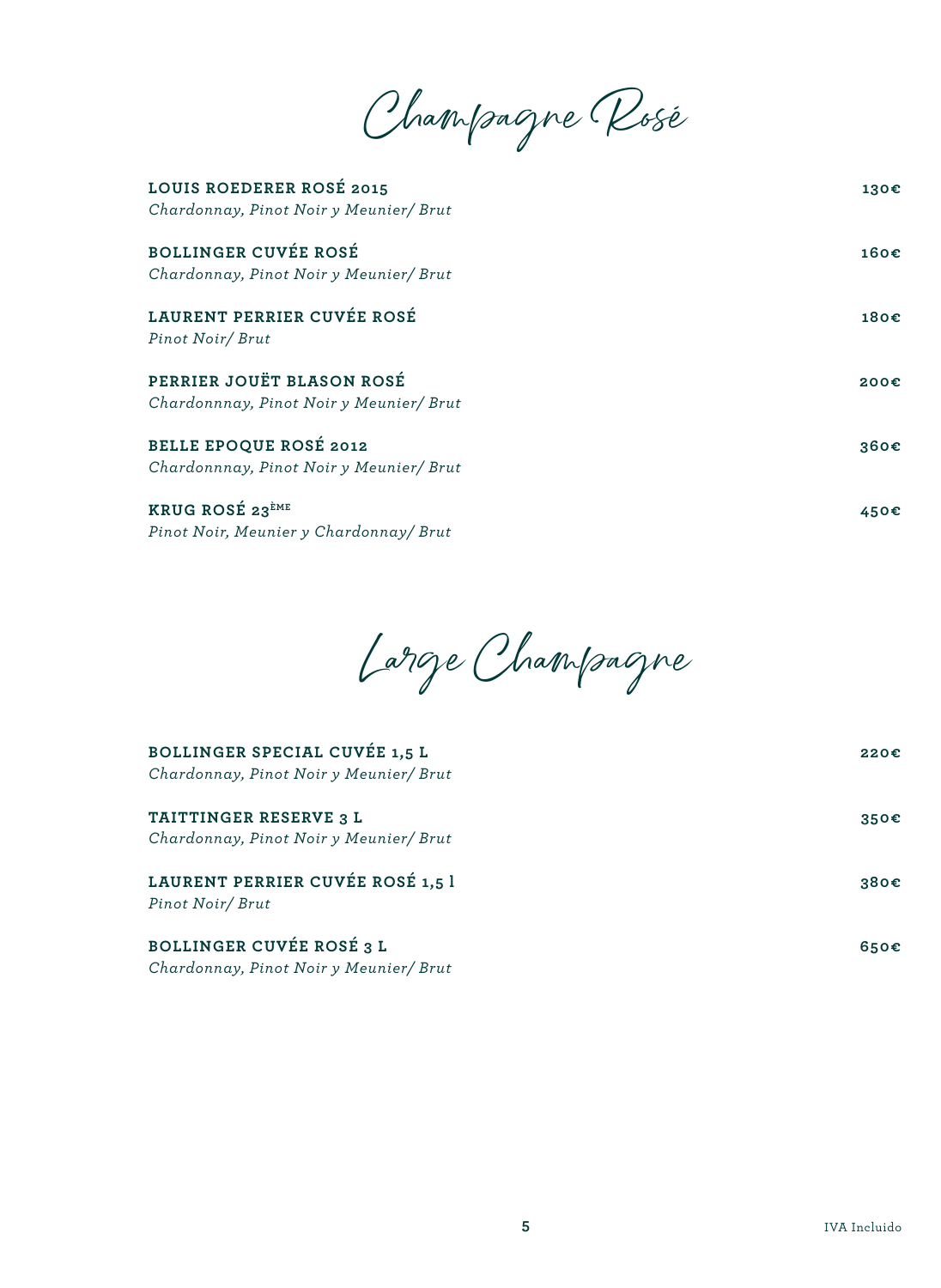Blancos/ Whites

NACIONAL

#### **CASTILLA Y LEON**

| NISIA CUVÉE BOHO CLUB 2020<br>Verdejo/Rueda                 | 32€  |
|-------------------------------------------------------------|------|
| <b>MALCORTA 2020</b>                                        | 38€  |
| Verdejo/Rueda                                               |      |
| TRES PILARES 2020<br>Sauvignon Blanc/Rueda                  | 34€  |
| <b>BESTIA PARDA 2017</b><br>Verdejo/ V.T. Castilla y León   | 40€  |
| FINCA LA COLINA 2021<br>Sauvignon Blanc/Rueda               | 45€  |
| LAS SUERTES 2020<br>Verdejo/Rueda                           | 50€  |
| <b>OSSIAN 2019</b><br>Verdejo/ V.T. Castilla y León         | 70€  |
| <b>BELONDRADE Y LURTON 2020</b><br>Verdejo/Rueda            | 85€  |
| <b>DOMINIO DEL AGUILA 2016</b><br>Albillo/ Ribera del Duero | 180€ |
| CATALUÑA                                                    |      |
| <b>JEAN LEON VINYA GIGI 2018</b><br>Chardonnay/Penedés      | 45€  |
| FRANSOLA 2020<br>Sauvignon Blanc/Penedés                    | 50€  |
| LA CALMA 2018<br>Chenin Blanc/Penedés                       | 74€  |
| EL ROCALLÍS 2016<br>Incrocio Manzoni/ Penedés               | 85€  |
| MILMANDA 2017<br>Chardonnay/ Conca de Barberà               | 96€  |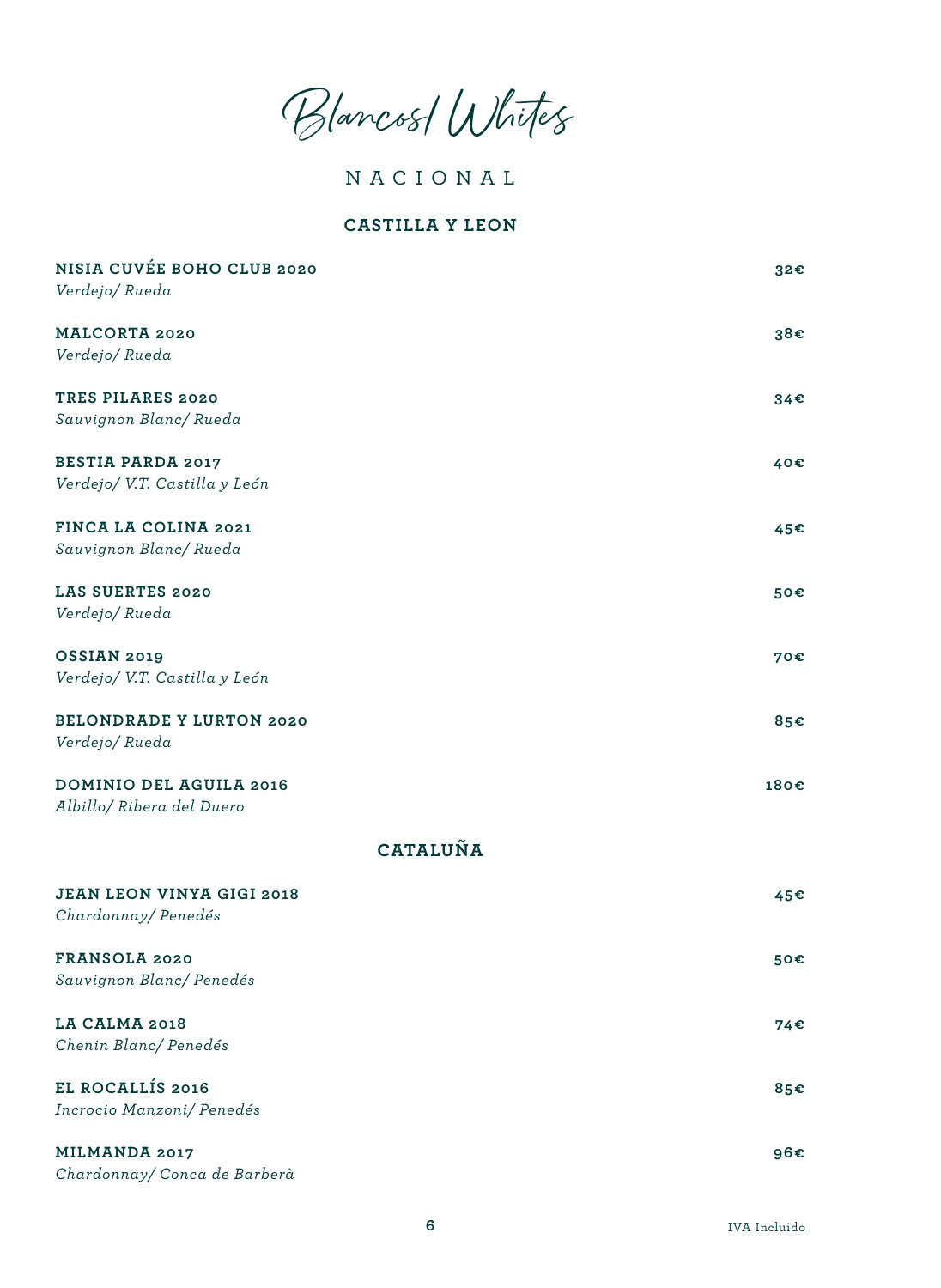Blancos/ Whites

NACIONAL

#### **GALICIA**

| <b>CHAN DE ROSAS 2021</b><br>Albariño/ Rias Baixas                               | 32€  |
|----------------------------------------------------------------------------------|------|
| TRICÓ 2017<br>Albariño/ Rias Baixas                                              | 38€  |
| DO FERREIRO 2021<br>Albariño/ Rias Baixas                                        | 42€  |
| PAZO SEÑORANS SELECCIÓN DE AÑADA 2012<br>Albariño/ Rias Baixas                   | 80€  |
| VALDESIL 2019<br>Godello/Valdeorras                                              | 38€  |
| LA POLA 2019<br>Albariño, Doña Blanca y Godello/ Ribeira Sacra                   | 45€  |
| <b>AVANCIA 2020</b><br>Godello/Valdeorras                                        | 50€  |
| CUNQUEIRO III MILENIUM 2020<br>Albariño, Godello, Loureiro y Treixadura/ Ribeiro | 38€  |
| EL PARAGUAS 2019<br>Albariño, Godello y Treixadura/ Ribeiro                      | 49€  |
| VIÑA DE MARTÍN ESCOLMA 2017<br>Albariño, Treixadura, Lado y Torrontes/ Ribeiro   | 60€  |
| <b>RIOJA</b>                                                                     |      |
| <b>REMÍREZ DE GANUZA 2018</b><br>Viura, Malvasía y Garnacha/Rioja                | 60€  |
| <b>REMELLURI 2018</b><br>Chardonnay, Garnacha Blanca y Viognier/ Rioja           | 100€ |
| <b>NAVARRA</b>                                                                   |      |
| FINCA LEGARDETA 2021<br>Chardonnay/Navarra                                       | 32€  |
| CHIVITE COLECCION 125 ANIVERSARIO 2018                                           | 98€  |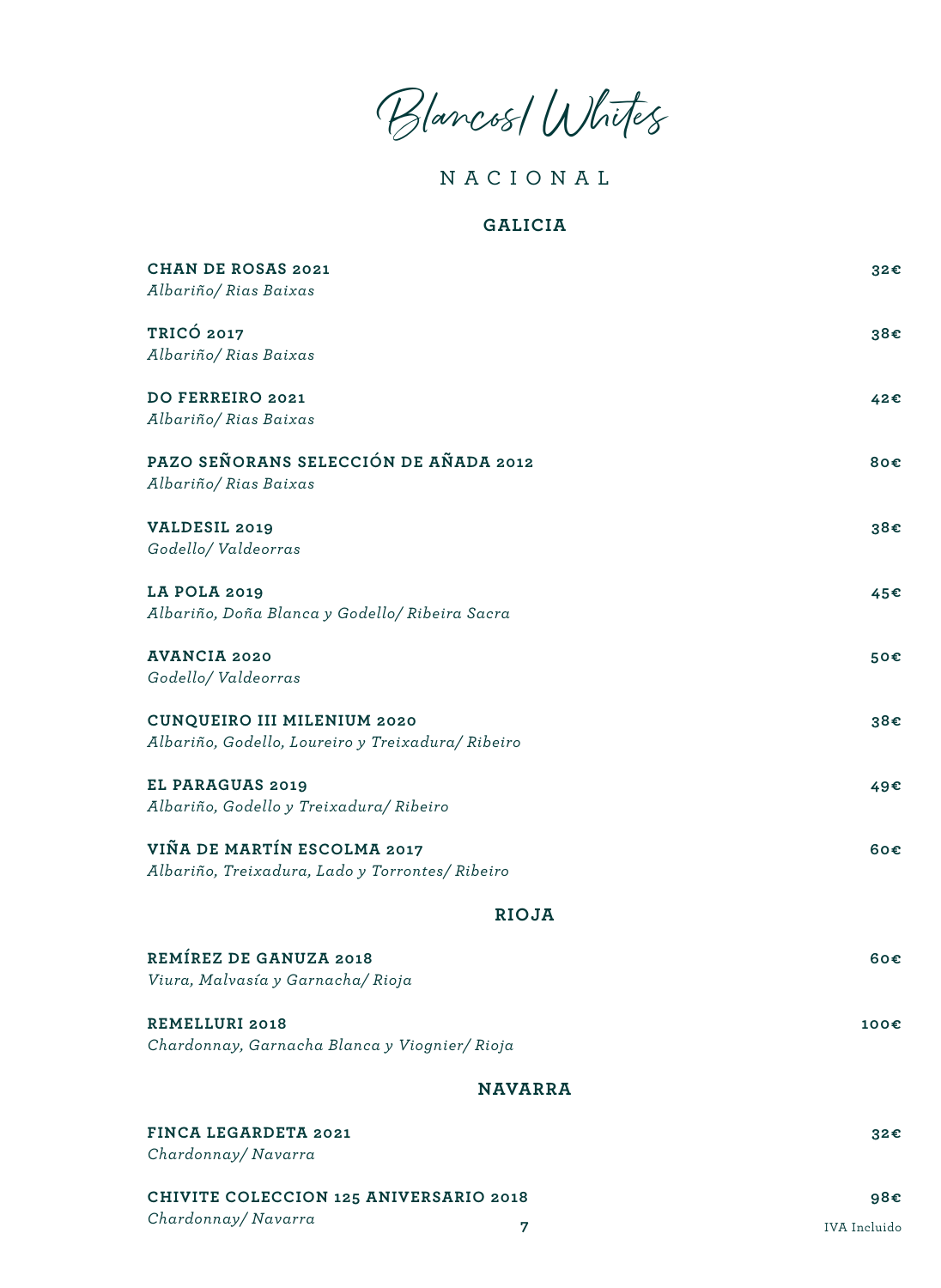Blancos/ Whites

INTERNACIONAL

#### **FRANCIA/ BOURGOGNE**

| P. M. MÂCON VILLAGE 2018<br>Chardonnay                                       | 42€  |
|------------------------------------------------------------------------------|------|
| PROSPER MAUFOUX CHABLIS 2020<br>Chardonnay                                   | 58€  |
| JOSEPH DROUHIN CHABLIS RÉSERVE DE VAUDON 2020<br>Chardonnay                  | 70€  |
| A. PERNOT PULIGNY - MONTRACHET CLOS DES NOYERS BRETS 2020<br>Chardonnay      | 140€ |
| <b>DOMAINE LEFLAIVE BOURGOGNE 2019</b><br>Chardonnay                         | 150€ |
| F. PICARD CHASSAGNE - MONTRACHET 1ER CRU CLOS SAINT JEAN 2018<br>Chardonnay  | 190€ |
| C. SAINT AUBIN CHASSAGNE - MONTRACHET 1ER LES CHENEVOTTES 2017<br>Chardonnay | 220€ |
| LOUIS LATOUR CORTON - CHARLEMAGNE GRAND CRU 2015<br>Chardonnay               | 280€ |
| VINCENT DAUVISSAT CHABLIS 1 <sup>eR</sup> CRU SÉCHET 2018<br>Chardonnay      | 300€ |
| VINCENT DAUVISSAT CHABLIS 1 <sup>er</sup> CRU SÉCHET 2017<br>Chardonnay      | 350€ |
| D. LEFLAIVE PULIGNY - MONTRACHET 1ER CRU CLAVOILLON 2018<br>Chardonnay       | 680€ |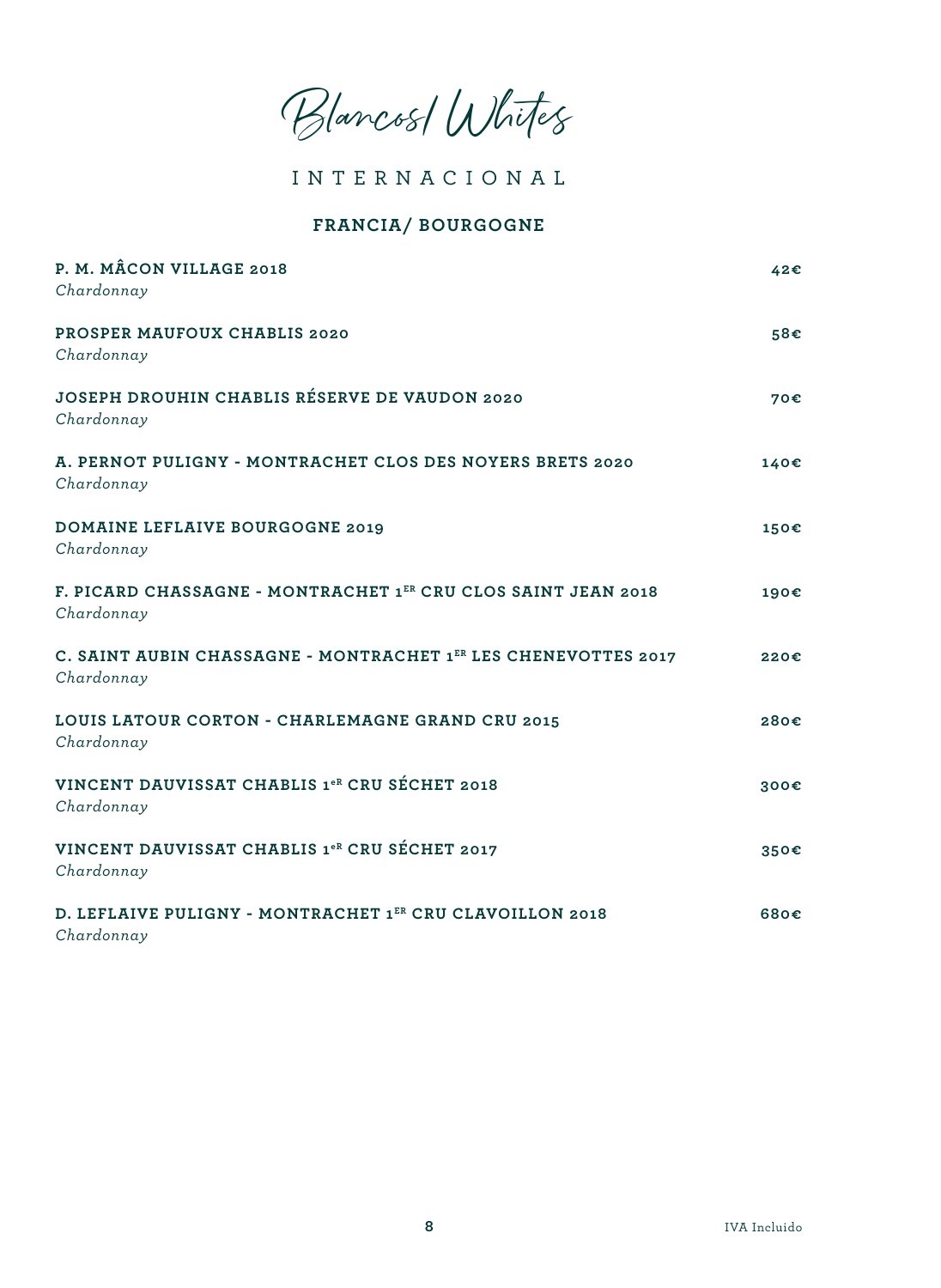Blancos/ Whites

INTERNACIONAL

#### **FRANCIA/ BOURGOGNE**

| D. LEFLAIVE PULIGNY - MONTRACHET 1ER CRU CLAVOILLON 2019<br>Chardonnay | 750€   |
|------------------------------------------------------------------------|--------|
| J. DROUHIN MONTRACHET GRAND CRU MARQUIS DE LAGUICHE 2019<br>Chardonnay | 1.200E |

#### **FRANCIA/ LOIRE/ SANCERRE**

| MASSON BLONDELET 2020 | 58€ |
|-----------------------|-----|
| Sauvignon Blanc       |     |

### **FRANCIA/ LOIRE/ POUILLY FUMÉ**

| CHÂTEAU DE TRACY 2019          | 60 <sup>ε</sup> |
|--------------------------------|-----------------|
| Sauvignon Blanc                |                 |
| <b>BARON DE L 2018</b>         | 200E            |
| Sauvignon Blanc                |                 |
| DIDIER DAGUENEAU PUR SANG 2018 | 240€            |
| Sauvignon Blan                 |                 |
| DIDIER DAGUENEAU SILEX 2016    | 300E            |
| Sauvignon Blanc                |                 |

### **FRANCIA/ RHÔNE**

| TARDIEU LAURENT CONDRIEU 2016 | 140€ |
|-------------------------------|------|
| Viognier                      |      |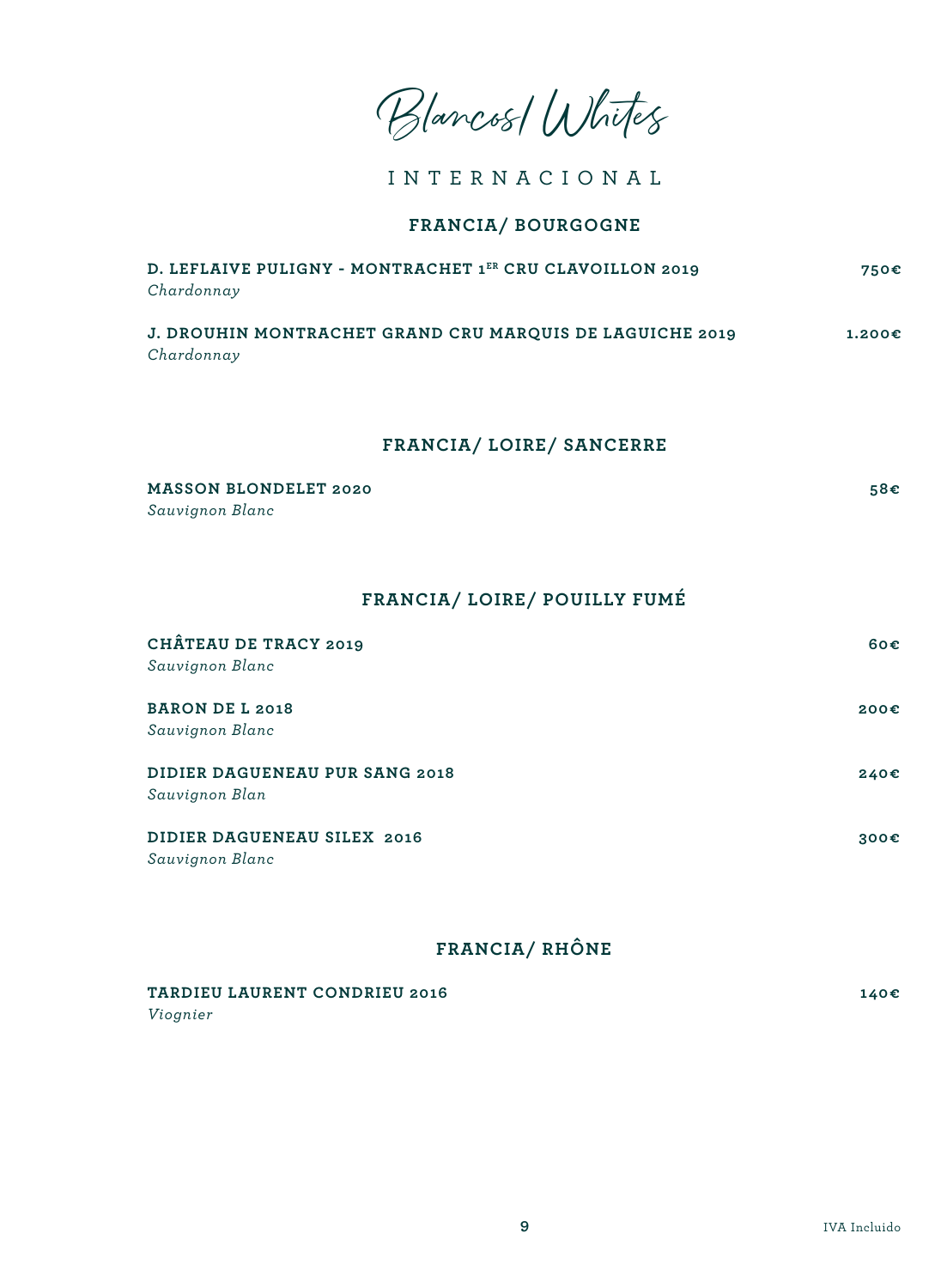Blancos/ Whites

### INTERNACIONAL

#### **ALEMANIA**

| DÖNHOFF TROKEN 2020<br>Riesling/Nahe                          | 45€  |
|---------------------------------------------------------------|------|
| ÖKONOMIERAT REBHOLZ TROKEN 2014<br>Riesling/Pfals             | 50€  |
| <b>GEORG BREUER TERRA MONTOSA 2018</b><br>Riesling/Rheingau   | 60€  |
| EGON MÜLLER SCHARZHOF 2020<br>Riesling/Mosel                  | 100€ |
| EGON MÜLLER SCHARZHOFBERGER KABINETT 2019<br>Riesling/Mosel   | 290€ |
| <b>NUEVA ZELANDA</b>                                          |      |
| CLOUDY BAY 2021<br>Sauvignon Blanc/ Marlborough               | 70€  |
| <b>USA</b>                                                    |      |
| KENWOOD SIX RIDGE 2018<br>Chardonnay/ Russian River Valley    | 50€  |
| KONGSGAARD 2018<br>Chardonnay/ Napa Valley                    | 250€ |
| <b>ITALIA</b>                                                 |      |
| LA GIUSTINIANA LUGARARA GAVI DI GAVI 2020<br>Cortese/Piemonte | 38€  |

| GAIA & REY LANGHE 2018 | 390€ |
|------------------------|------|
| Chardonnay/Piemonte    |      |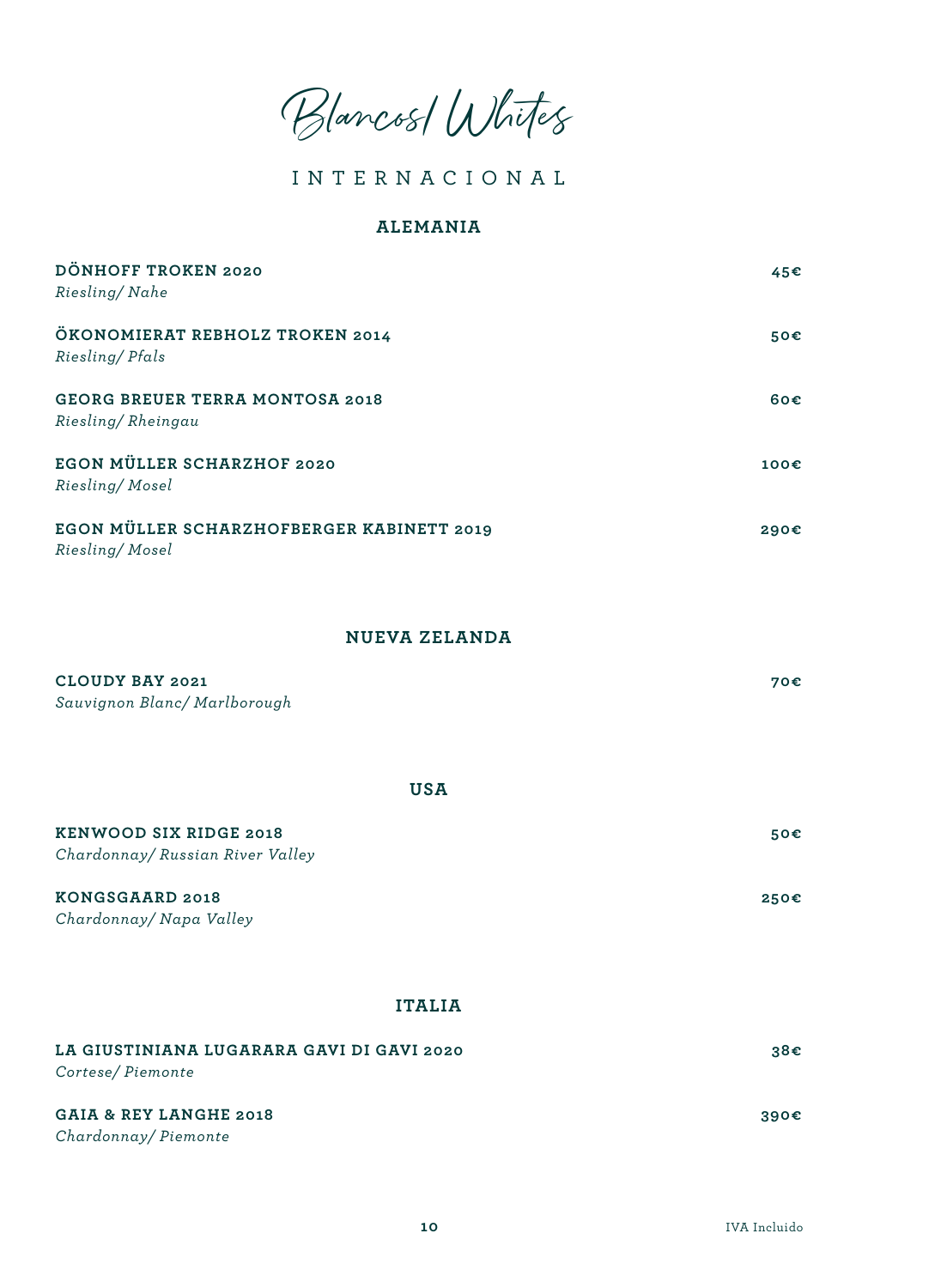Tintos Nacionales

# **ANDALUCÍA**

| PAGO EL ESPINO 2018<br>Syrah, Tempranillo y P./ Sierras de Málaga | 36€  |
|-------------------------------------------------------------------|------|
| <b>CONRAD CRISTINA 2019</b><br>Malbec/ Sierras de Málaga          | 39€  |
| EL CAMALEÓN 2018<br>Romé/Sierras de Málaga                        | 45€  |
| <b>KIENINGER 2019</b><br>Pinot Noir/ Sierras de Málaga            | 50€  |
| SAMSARA2016<br>Petit Verdot/Sierras de Málaga                     | 58€  |
| <b>TADEO 2020</b><br>Petit Verdot/Sierras de Málaga               | 70€  |
| <b>MERCURE 2013</b><br>Petit Verdot/ Sierras de Málaga            | 120€ |
| TABERNER Nº1 2014<br>Syrah, Merlot y Cabernet S./ Cádiz           | 140€ |
| <b>ARAGÓN</b>                                                     |      |
| <b>CUVEE BOHO CLUB 2021</b><br>Garnacha/Calatayud                 | 32€  |
| <b>BREGA 2017</b><br>Garnacha/Calatayud                           | 60€  |
| <b>MURCIA</b>                                                     |      |
| <b>BRUTO 2018</b><br>Monastrell/ Jumilla                          | 80€  |
| CASA CASTILLO PIE FRANCO 2017<br>Monastrell/ Jumilla              | 140€ |
| <b>NIDO 2019</b><br>Cabernet S. y Monastrell/ Jumilla             | 290€ |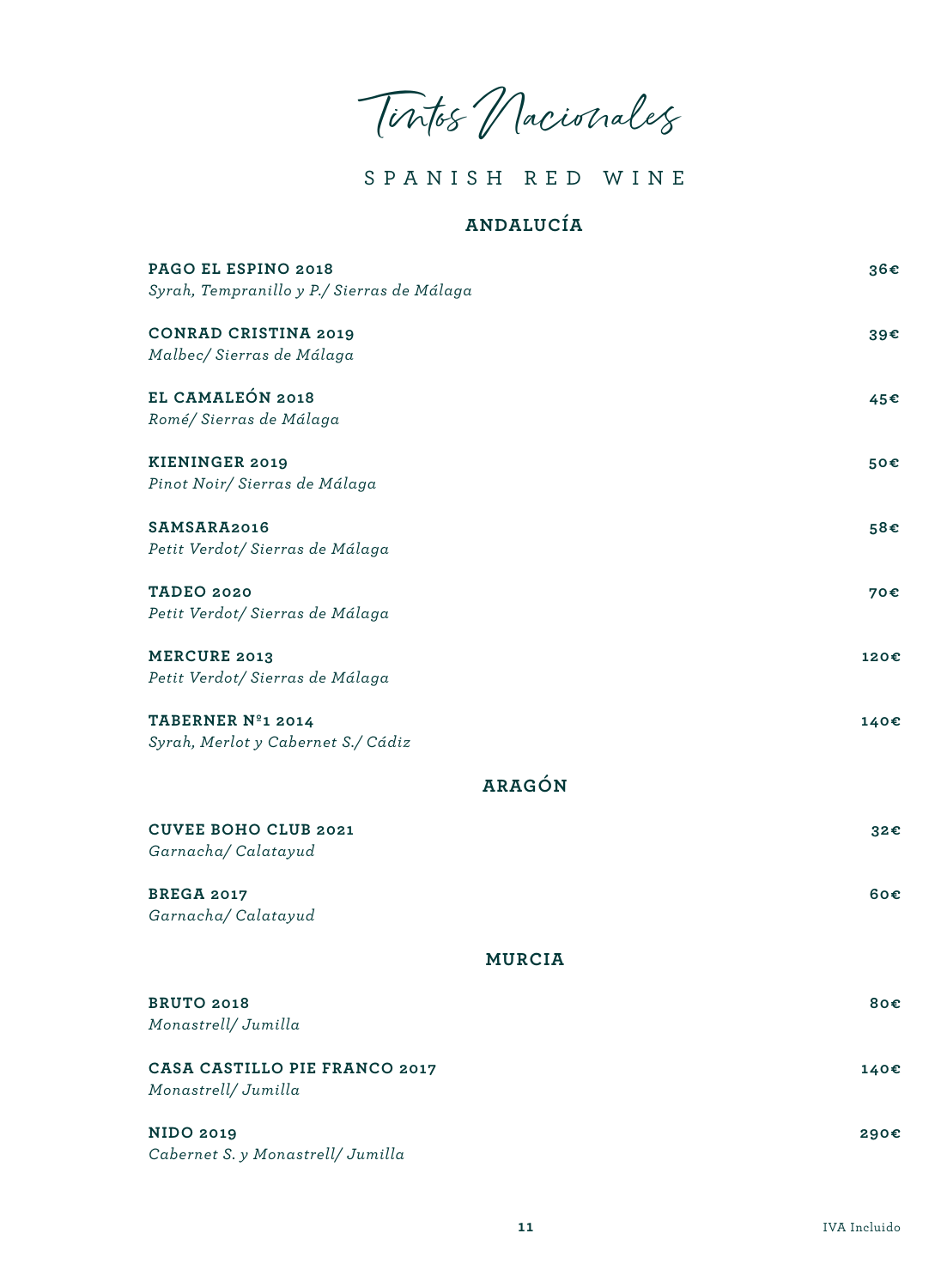Tintos Nacionales

### **CASTILLA Y LEÓN /RIBERA DEL DUERO**

| SENDA DE ORO VIZCARRA 2020<br>Tempranillo                                                 | 32€  |
|-------------------------------------------------------------------------------------------|------|
| MONTELAGUNA SELECCIÓN 2017<br>Tempranillo                                                 | 39€  |
| PÍCARO DEL ÁGUILA 2020<br>Tempranillo, Garnacha y Bobal                                   | 42€  |
| ALONSO DEL YERRO 2017<br>Tempranillo                                                      | 45€  |
| <b>ARCHANGELUS GABRIHEL 2015</b><br>Tempranillo                                           | 58€  |
| FINCA RODMA AVIZOR 2019<br>Tempranillo                                                    | 60€  |
| PAGO DE CARRAOVEJAS 2019<br>Tempranillo, Cabernet Sauvignon y Merlot                      | 70€  |
| TOMAS POSTIGO 5 <sup>°</sup> AÑO 2017<br>Tempranillo, Cabernet Sauvignon, Merlot y Malbec | 89€  |
| <b>PSI 2019</b><br>Tempranillo                                                            | 90€  |
| PAGO DE SANTA CRUZ 2019<br>Tempranillo                                                    | 96€  |
| HACIENDA MONASTERIO rS 2017<br>Tempranillo y Cabernet Sauvignon                           | 100€ |
| VALDUERO 6 <sup>°</sup> AÑO RS 2014<br>Tempranillo                                        | 110€ |
| DOMINIO DE ES VIÑAS VIEJAS 2018<br>Tempranillo y Albillo                                  | 120€ |
| <b>CELIA VIZCARRA 2016</b><br>Tempranillo                                                 | 130€ |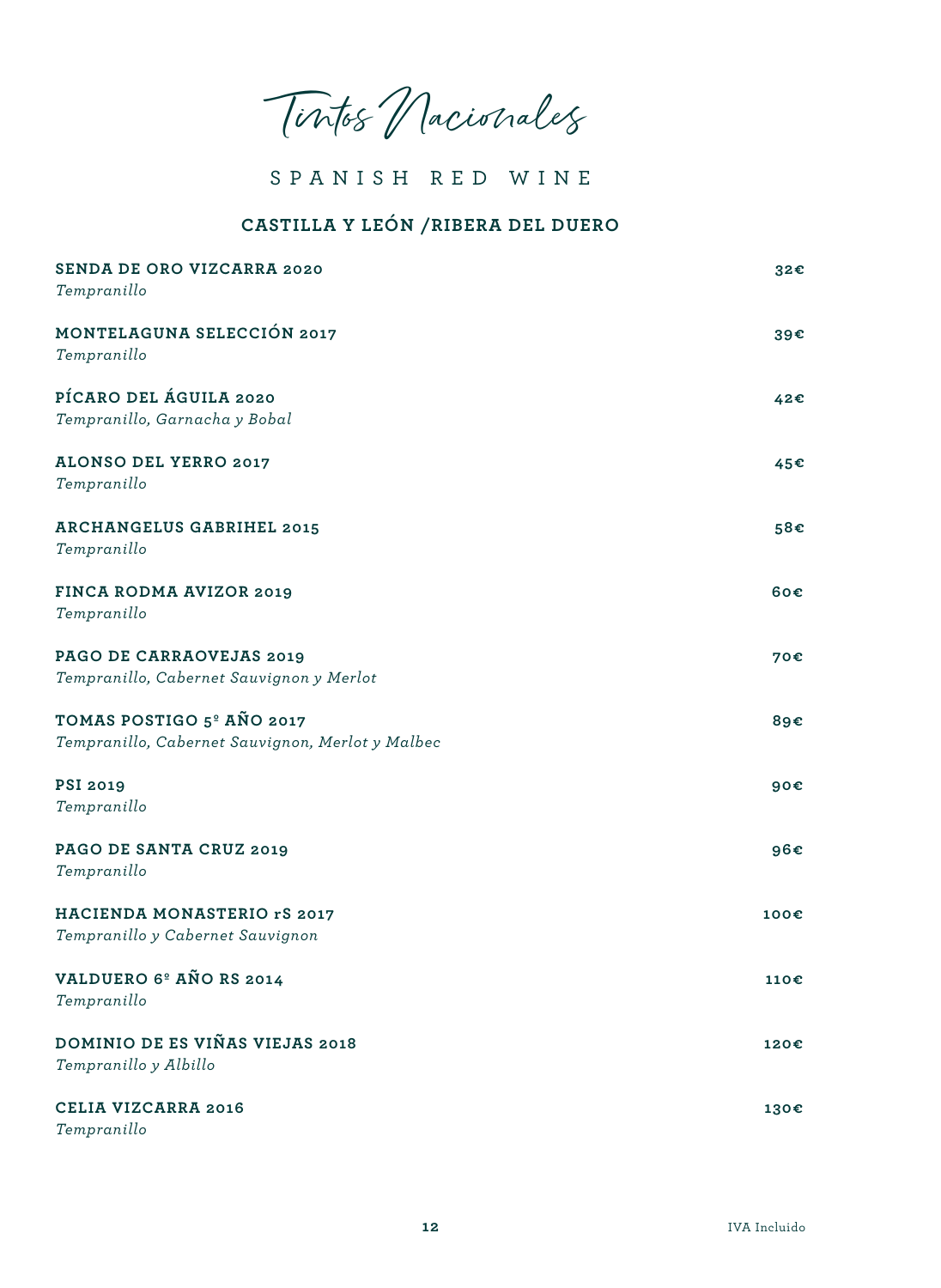Tintos Nacionales

### **CASTILLA Y LEÓN / RIBERA DEL DUERO**

| <b>ANEJON 2015</b><br>Tempranillo, Cabernet Sauvignon y Merlot      | 160€   |  |
|---------------------------------------------------------------------|--------|--|
| <b>ALION 2018</b><br>Tempranillo                                    | 180€   |  |
| MALLEOLUS DE SANCHOMARTIN 2016<br>Tempranillo                       | 190€   |  |
| <b>FLOR DE PINGUS 2019</b><br>Tempranillo                           | 230€   |  |
| VALBUENA 5 <sup>°</sup> AÑO 2016<br>Tempranillo y Merlot            | 250€   |  |
| VALBUENA 5 <sup>°</sup> AÑO 2017<br>Tempranillo y Merlot            | 290€   |  |
| <b>PESUS 2015</b><br>Tempranillo, Cabernet Sauvignon y Merlot       | 420€   |  |
| <b>UNICO VEGA SICILIA 2012</b><br>Tempranillo y Cabernet Sauvignon  | 490€   |  |
| <b>UNICO VEGA SICILIA 2010</b><br>Tempranillo y Cabernet Sauvignon  | 650€   |  |
| <b>PINGUS 2014</b><br>Tempranillo                                   | 2.500€ |  |
| <b>ISLAS BALEARES</b>                                               |        |  |
| <b>SUPERNOVA 2020</b><br>Mantonegro/ Binissalem Mallorca            | 36€    |  |
| <b>CAN AXARTELL TERRUM 2016</b><br>Callet/ V.T. Mallorca            | 40€    |  |
| <b>AN 2019</b><br>Callet, Fogoneu y Manto Negro/ V.T. Illes Balears | 75€    |  |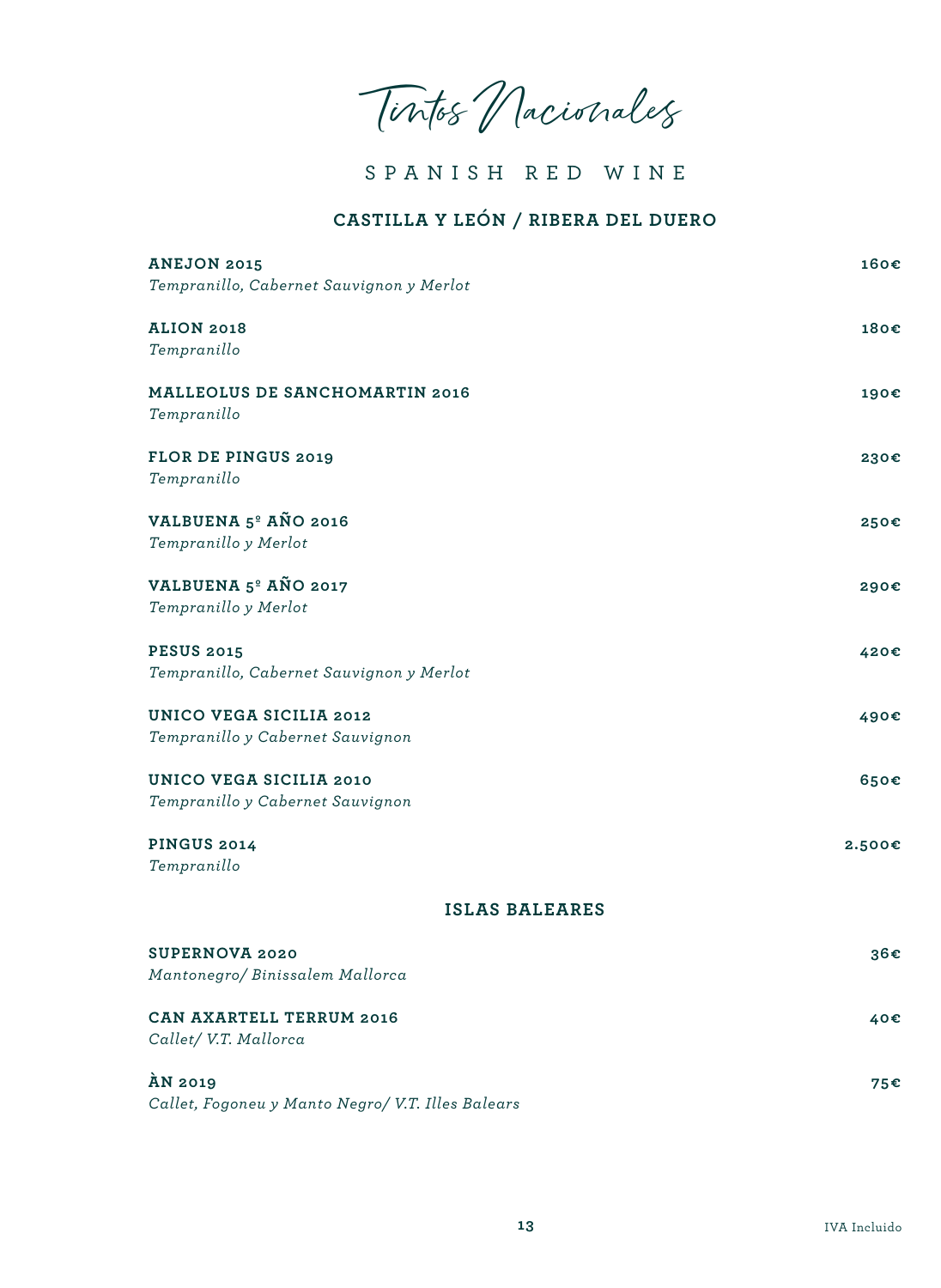Tintos Nacionales

### **CASTILLA Y LEÓN**

| TROTAMUNDOS PIE FRANCO 2017                                   | 65€  |
|---------------------------------------------------------------|------|
| Tempranillo/ Sin D.O.                                         |      |
| EL TESON 2015                                                 | 72€  |
| Mencía/Bierzo                                                 |      |
| MONCERBAL CORULLÓN 2016                                       | 200€ |
| Mencía/Bierzo                                                 |      |
| ABADIA RETUERTA S. ESPECIAL 2018                              | 58€  |
| Tempranillo, Syrah y Cabernet Sauvigno./ V.T. Castilla y León |      |
| <b>MAURO 2019</b>                                             | 70€  |
| Tempranillo y Syrah/ V.T. Castilla y León                     |      |
| MAURO vs 2017                                                 | 150€ |
| Tempranillo/ V.T. Castilla y León                             |      |
| PAGO GARDUÑA 2016.                                            | 170€ |
| Syrah/ V.T. Castilla y León                                   |      |
| <b>GALICIA</b>                                                |      |
| A TORNA DOS PASAS 2018                                        | 42€  |
| Brancellao, Caíño y Ferról/ Ribeiro                           |      |
| <b>CUNQUEIRO EL PRIMERO 2019</b>                              | 60€  |
| Mencía, Brancellao y Sousón/ Ribeiro                          |      |
| <b>ALGUEIRA 2018</b>                                          | 75€  |
| Merenzao/ Ribeira Sacra                                       |      |
| <b>LA CIMA 2017</b>                                           | 80€  |
| Mencía, Brancellao y Sousón/ Ribeira Sacra                    |      |
| GUÍMARO FINCA CAPELIÑOS 2019                                  | 85€  |
| Mencía, Brancellao y Merenzao/ Ribeira Sacra                  |      |
| <b>AS CABORCAS 2016</b>                                       | 90€  |
| Mencía, Merenzao, Sousón, Garnacha y Godello/ Valdeorras      |      |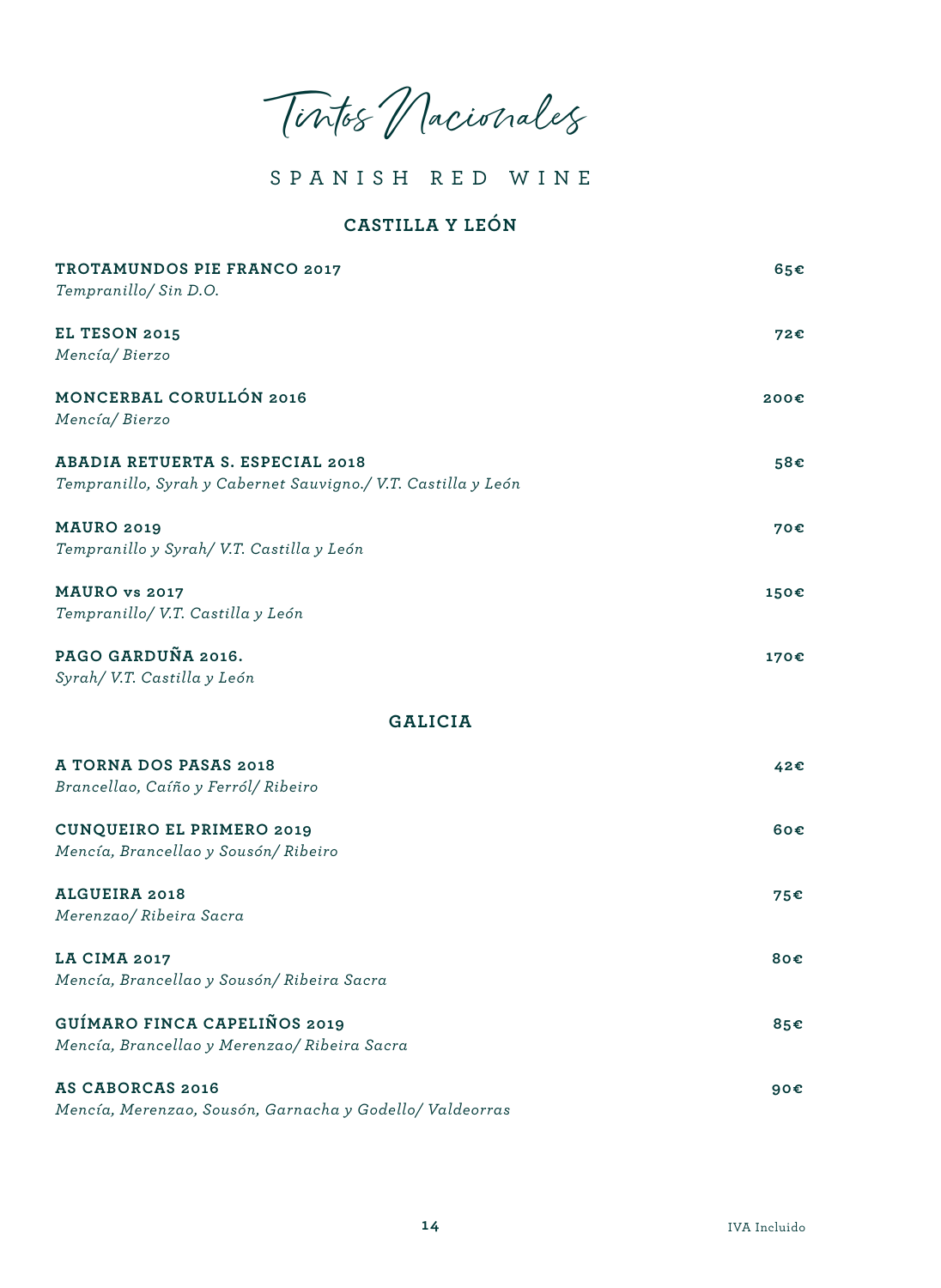Tintos Nacionales

# **CATALUÑA**

| DIDO LA UNIVERSAL 2020<br>Garnacha, Syrah, Merlot y Cabernet Sauvignon/ Montsant           | 38€  |
|--------------------------------------------------------------------------------------------|------|
| HISTORIC NEGRE 2018<br>Garnacha y Cariñena/ Priorat                                        | 40€  |
| <b>GRAN CAUS 2011</b><br>Cabernet Franc, Merlot y Cabernet Sauvignon/ Penedés              | 50€  |
| <b>SALANQUES 2017</b><br>Garnacha, Cariñena y Syrah/ Priorat                               | 60€  |
| FERRER BOBET VINYES VELLES 2018<br>Cariñena, Garnacha, Syrah y Cabernet Sauvignon/ Priorat | 78€  |
| MAS LA PLANA 2017<br>Cabernet Sauvignon./ Penedés                                          | 115€ |
| <b>CLOS MOGADOR 2017</b><br>Garnacha, Cariñena, Syrah y Cabernet Sauvignon/ Priorat        | 120€ |
| <b>DOIX 2017</b><br>Cariñena y Garnacha/ Priorat                                           | 140€ |
| <b>MANYETES 2018</b><br>Cariñena/ Priorat                                                  | 150€ |
| FINCA DOFÍ 2016<br>Garnacha y Cariñena/ Priorat                                            | 190€ |
| <b>MADRID</b>                                                                              |      |
| PIELAGO 2016<br>Garnacha/Méntrida                                                          | 52€  |
| BERNABELEVA CARRIL DEL REY 2017<br>Garnacha/ V. de Madrid                                  | 54€  |
| CASTILLA LA MANCHA                                                                         |      |

| CALZADILLA ALLEGRO 2013 |  |
|-------------------------|--|
|                         |  |

*Syrah/ Pago Calzadilla*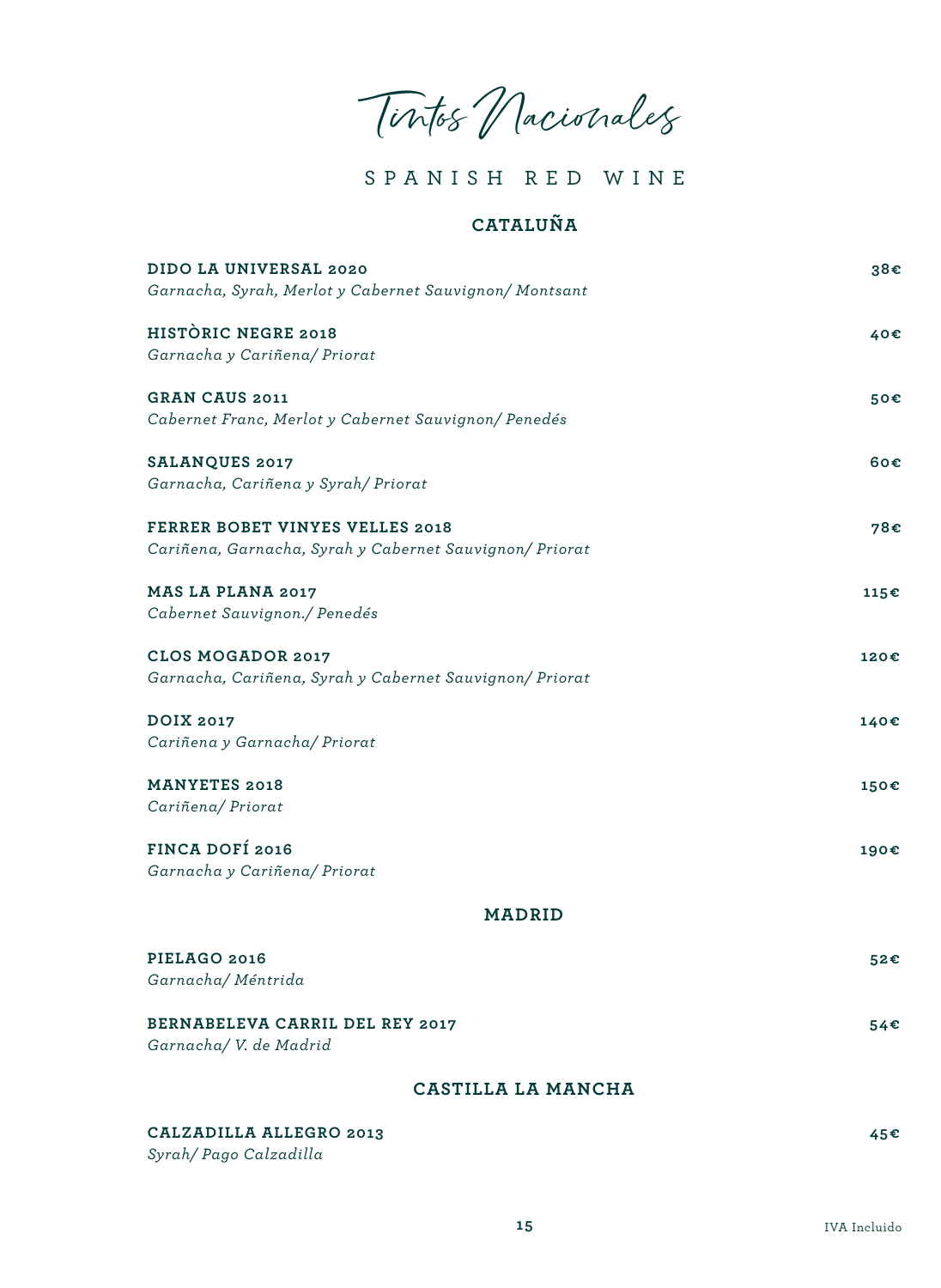Tintos Nacionales

#### **RIOJA**

| EL JARDÍN DE LA EMPERATRIZ 2018<br>Tempranillo, Garnacha, Graciano y Viura | 32€  |
|----------------------------------------------------------------------------|------|
| <b>TENTENUBLOS 2017</b><br>Tempranillo y Viura                             | 35€  |
| PIES NEGROS 2019<br>Tempranillo y Graciano                                 | 38€  |
| RAYOS UVA 2020<br>Garnacha, Tempranillo y Graciano                         | 40€  |
| VIÑA TONDONIA RESERVA 2010<br>Tempranillo, Garnacha, Graciano y Mazuelo    | 68€  |
| EL PUNTIDO 2018<br>Tempranillo                                             | 75€  |
| <b>SAN VICENTE 2017</b><br>Tempranillo                                     | 82€  |
| <b>RODA I 2017</b><br>Tempranillo y Graciano                               | 95€  |
| 904 GRAN RESERVA 2011<br>Tempranillo y Graciano                            | 100€ |
| CONTINO VIÑA EL OLIVO 2018<br>Tempranillo y Graciano                       | 140€ |
| TRASNOCHO 2014<br>Tempranillo,, Graciano, Malvacía y Viura                 | 150€ |
| <b>MACAN 2016</b><br>Tempranillo                                           | 160€ |
| FINCA EL BOSQUE 2016<br>Tempranillo                                        | 180€ |
| LA NIETA 2017<br>Tempranillo                                               | 190€ |
| LA POZA DE BALLESTEROS 2016<br>Tempranillo                                 | 230€ |
|                                                                            |      |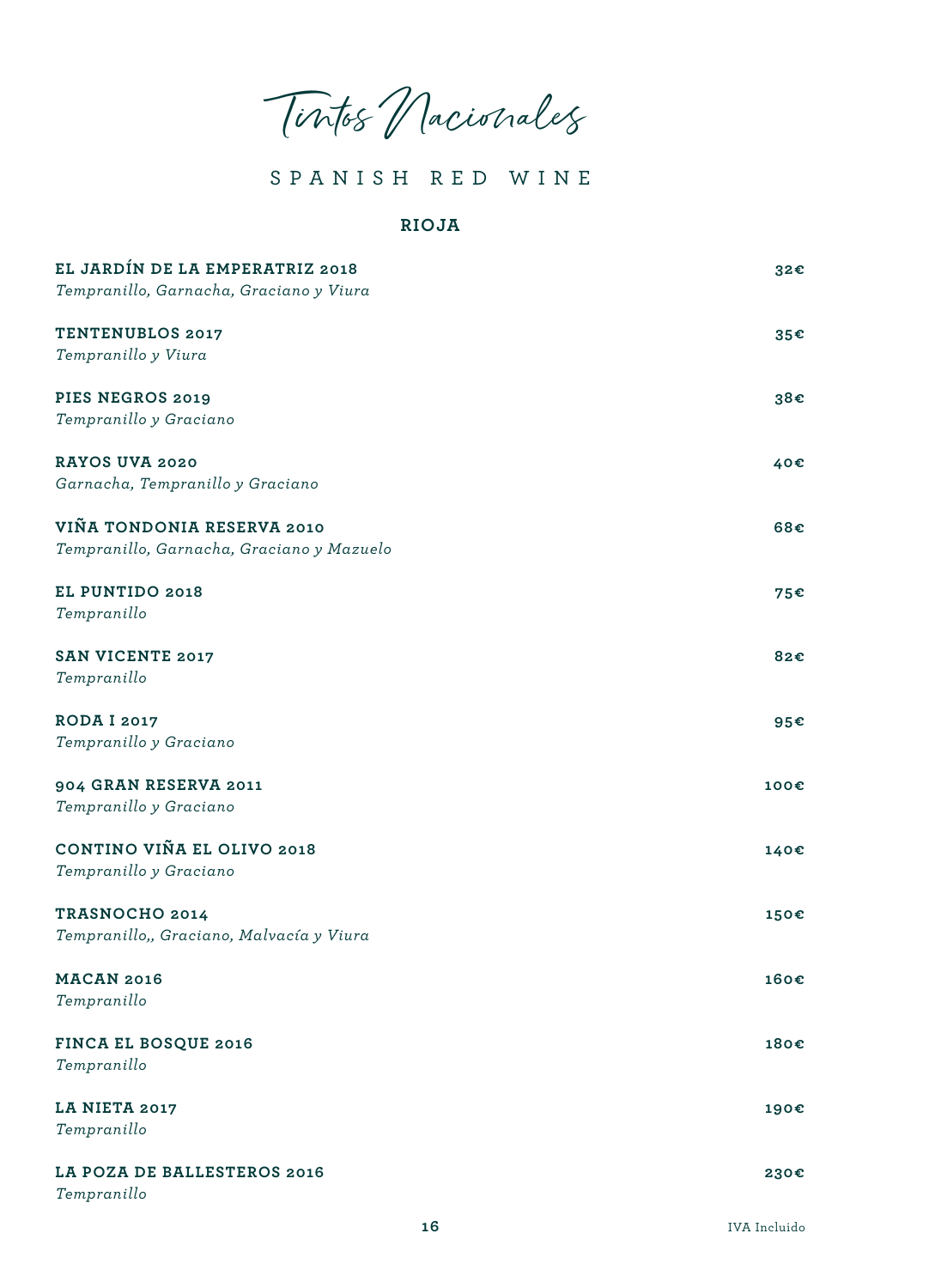Tintos Nacionales

#### **RIOJA**

| 890 GRAN RESERVA 2005<br>Tempranillo, Graciano y Mazuelo | 240€ |
|----------------------------------------------------------|------|
| CASTILLO YGAY GRAN RESERVA 2011<br>Tempranillo y Mazuelo | 260€ |
| <b>CONTADOR 2015</b><br>Tempranillo                      | 420€ |
| LAS BEATAS 2018<br>Tempranillo, Garnacha y Graciano      | 490€ |
| VIÑA EL PISON 2016<br>Tempranillo                        | 550€ |
| CASTILLA Y LEÓN/ TORO                                    |      |
| LAS SABIAS 2018<br>Tinta de Toro                         | 39€  |
| <b>GRAN COLEGIATA 2015</b><br>Tinta de Toro              | 40€  |
| <b>VATAN 2018</b><br>Tinta de Toro                       | 58€  |
| <b>SAN ROMAN 2017</b><br>Tinta de Toro                   | 70€  |
| VICTORINO 2019<br>Tinta de Toro                          | 80€  |
| TITAN DEL BENDITO 2017<br>Tinta de Toro                  | 120€ |
| PINTIA 2017<br>Tinta de Toro                             | 140€ |
| <b>ALABASTER 2016</b><br>Tinta de Toro                   | 320€ |
| <b>ARENA 2014</b><br>Tinta de Toro                       | 580€ |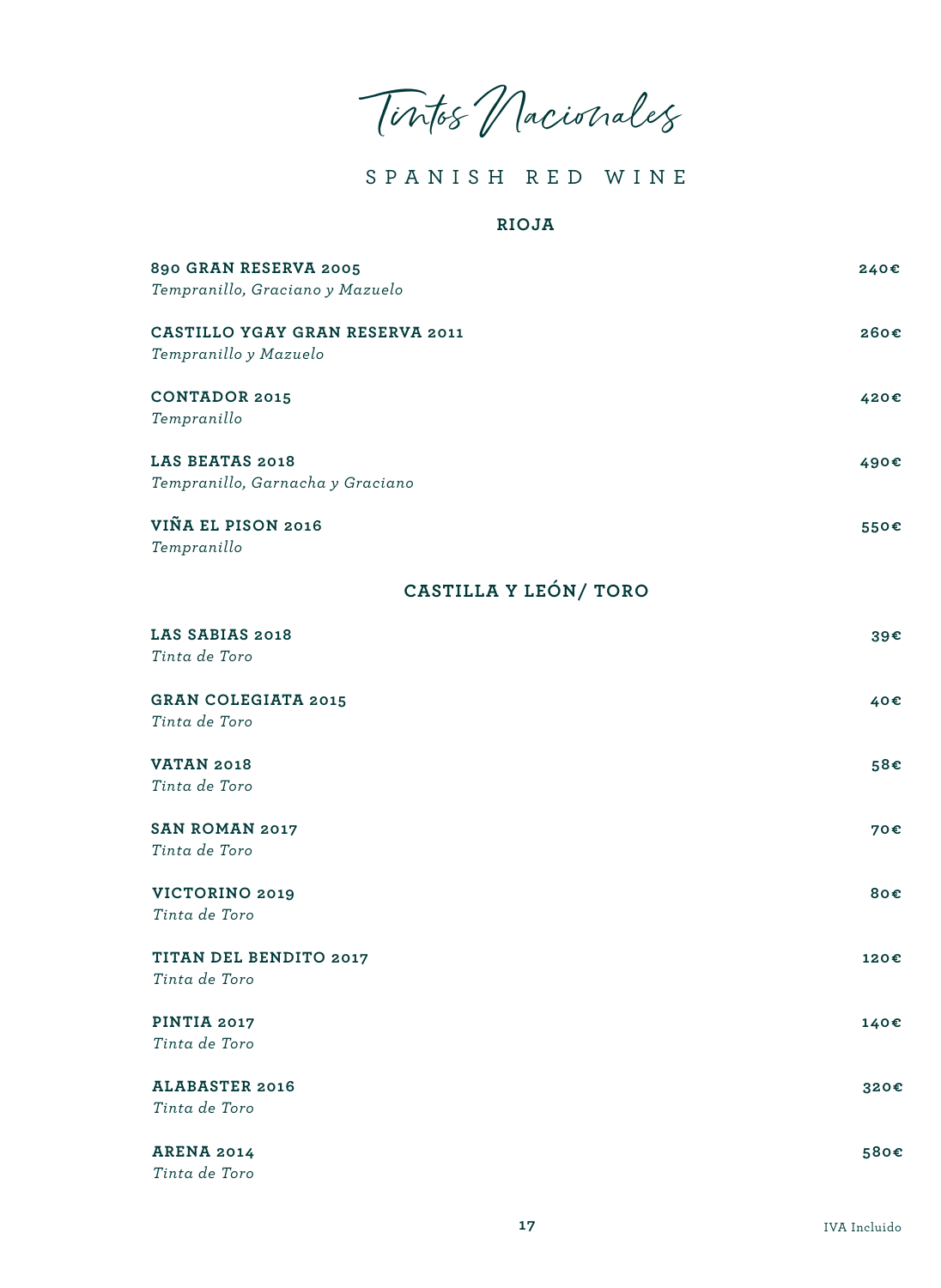Tintos Internacionales

### **FRANCIA/ BORDEAUX**

| <b>SEGLA 2014</b><br>Cabernet S, Merlot, Cabernet Franc y Petit Verdot/ Margaux                                                           | 90€  |
|-------------------------------------------------------------------------------------------------------------------------------------------|------|
| LA FLEUR DE BOÜARD 2015<br>Merlot, Cabernet Franc y Cabernet Sauvignon/ Lalande de Pomerol                                                | 98€  |
| CHÂTEAU GLORIA 2016<br>Cabernet S, Merlot, Cabernet Franc y Petit Verdot/ Saint Julien                                                    | 100€ |
| CHÂTEAU TALBOT 4 <sup>ème</sup> Cru CLASSÉ 2017<br>Cabernet S, Merlot, Cabernet Franc y Petit Verdot/ Saint Julien                        | 150€ |
| DOMAINE DE CHEVALIER GRAND CRU CLASSÉ 2015<br>Cabernet S, Merlot y Cabernet Franc/ Pessac Leognan                                         | 180€ |
| CHÂTEAU LÉOVILLE BARTON 2 <sup>ème</sup> GRAND CRU CLASSÉ 2016<br>Cabernet S, Merlot y Cabernet Franc/ Saint Julien                       | 210€ |
| CHÂTEAU BEYCHEVELLE 4 <sup>èME</sup> CRU CLASSÉ 2011<br>Cabernet S, Merlot, Cabernet Franc y Petit Verdot/ Saint Julien                   | 250€ |
| CHÂTEAU PONTET CANET GRAND CRU CLASSÉ 2016<br>Cabernet S, Merlot, Cabernet F. y Petit Verdot/ Pauillac                                    | 300€ |
| CHÂTEAU LYNCH BAGES 5 <sup>ème</sup> CRU CLASSÉ 2016<br>Cabernet S, Cabernet Franc, Merlot y Petit Verdot/ Pauillac                       | 350€ |
| <b>CHÂTEAU TROTANOY 2014</b><br>Merlot y Cabernet Franc/ Pomerol                                                                          | 390€ |
| CHÂTEAU PICHON LONGUEVILLE COMTESSE 2 <sup>ème</sup> GRAND CRU CLASSÉ 2009<br>Cabernet S, Cabernet Franc, Merlot y Petit Verdot/ Pauillac | 380€ |
| LA FLEUR PÉTRUS 2012<br>Merlot y Cabernet Franc/ Pomerol                                                                                  | 390€ |
| PAVILLON ROUGE DE CHÂTEAU MARGAUX 2015<br>Cabernet S, Cabernet F, Merlot y Petit Verdot/ Magaux                                           | 400€ |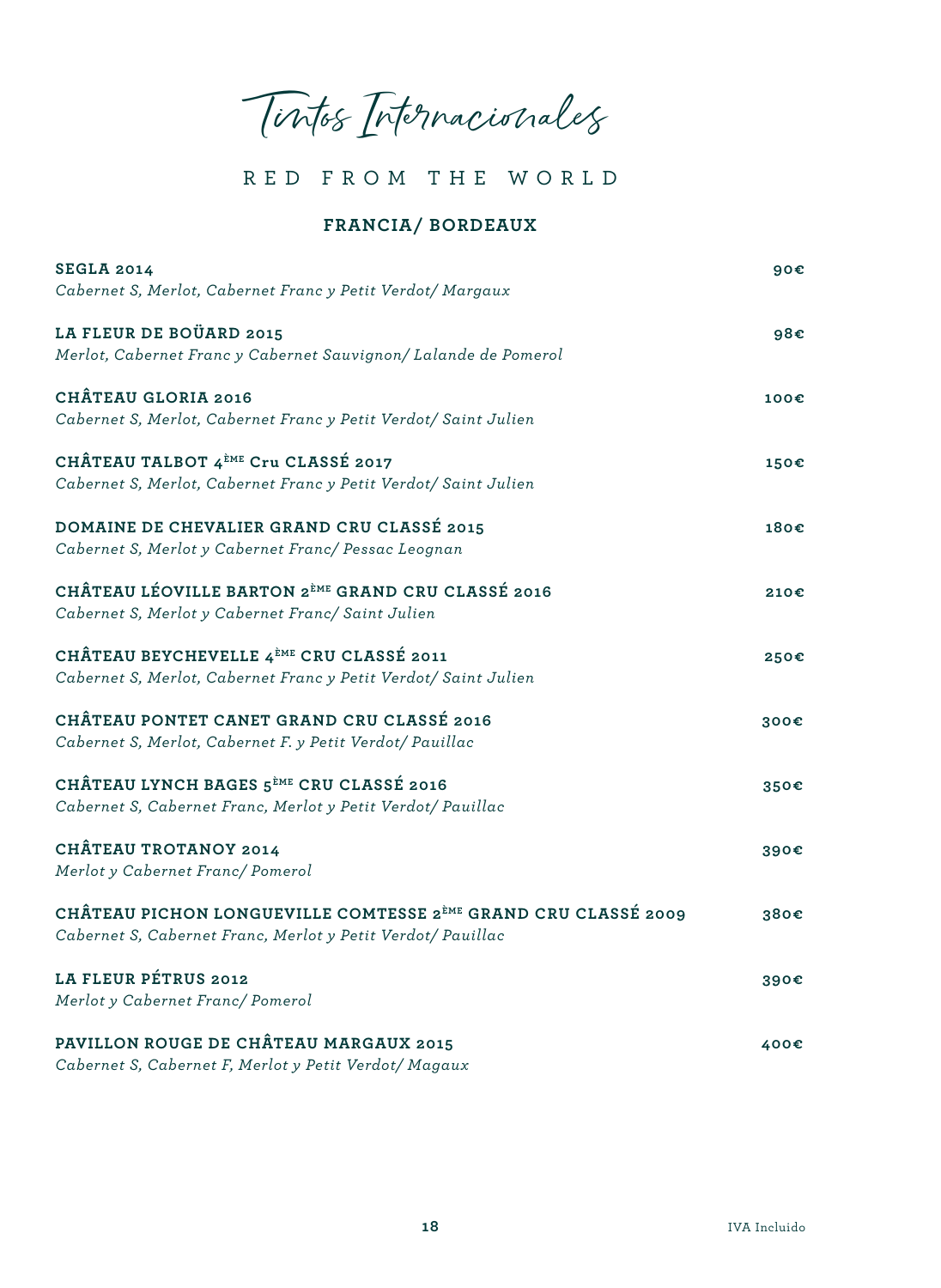Tintos Internacionales

**FRANCIA/ BORDEAUX**

| DUCRU BEAUCAILLOU 2 <sup>ème</sup> CRU CLASSÉ 2016<br>Cabernet Sauvignon y Merlot/ Saint Julien                    | 420€   |
|--------------------------------------------------------------------------------------------------------------------|--------|
| CHÂTEAU FIGEAC 1ER GRAND CRU CLASSÉ B 2010<br>Cabernet S, Cabernet Franc y Merlot/ Saint Emilion                   | 460€   |
| CHÂTEAU PAVIE 1ER GRAND CRU CLASSÉ A 2014<br>Merlot, Cabernet Sauvignon/ Saint Émilion                             | 490€   |
| CHÂTEAU PALMER 3 <sup>ème</sup> CRU CLASSÉ 2015<br>Cabernet Sauvignon y Petit Verdot/ Margaux                      | 600€   |
| CHÂTEAU ANGELUS 1ER GRAND CRU CLASSÉ A 2014<br>Cabernet Franc y Merlot/ Saint Émilion                              | 650€   |
| CHÂTEAU HAUT BRION 1ER GRAND CRU CLASSÉ 2015<br>Cabernet S, Merlot y Cabernet Franc/ Pessac Leognan                | 940€   |
| CHÂTEAU LA MISSION HAUT BRION 1ER GRAND CRU CLASSÉ 2009<br>Cabernet S, Merlot y Cabernet Franc/ Pessac Leognan     | 1.400€ |
| CHÂTEAU MOUTON ROTHSCHILD 1ER GRAND CRU CLASSÉ 2009<br>Cabernet S, Merlot, Cabernet Franc y Petit Verdot/ Pauillac | 1.450€ |
| CHÂTEAU MARGAUX 1ER GRAND CRU CLASSÉ 2010<br>Cabernet S, Cabernet F, Merlot y Petit Verdot/ Magaux                 | 1.500€ |
| CHÂTEAU HAUT BRION 1ER GRAND CRU CLASSÉ 2009<br>Cabernet S, Merlot y Cabernet Franc/ Pessac Leognan                | 1.550€ |
| CHÂTEAU AUSONE 1ER GRAND CRU CLASSÉ A 2015<br>Cabernet Franc y Merlot/ Saint Emilion                               | 1.600E |
| CHÂTEAU LAFITE ROTHSCHILD 1ER CRU CLASSÉ A 2016<br>Cabernet S, Merlot, Cabernet Franc y Petit Verdot/ Pauillac     | 1.650E |
| CHÂTEAU CHEVAL BLANC 1ER CRU CLASSÉ A 2009<br>Cabernet S, Merlot, Cabernet Franc y Petit Verdot/ Saint Emilion     | 1.800E |
| CHÂTEAU LATOUR 1ER GRAND CRU CLASSÉ 2009<br>Cabernet S, Merlot, Cabernet Franc y Petit Verdot/ Pauillac            | 2.300€ |
| PETRUS 2010<br>Merlot y Cabernet Franc/ Pomerol                                                                    | 8.900€ |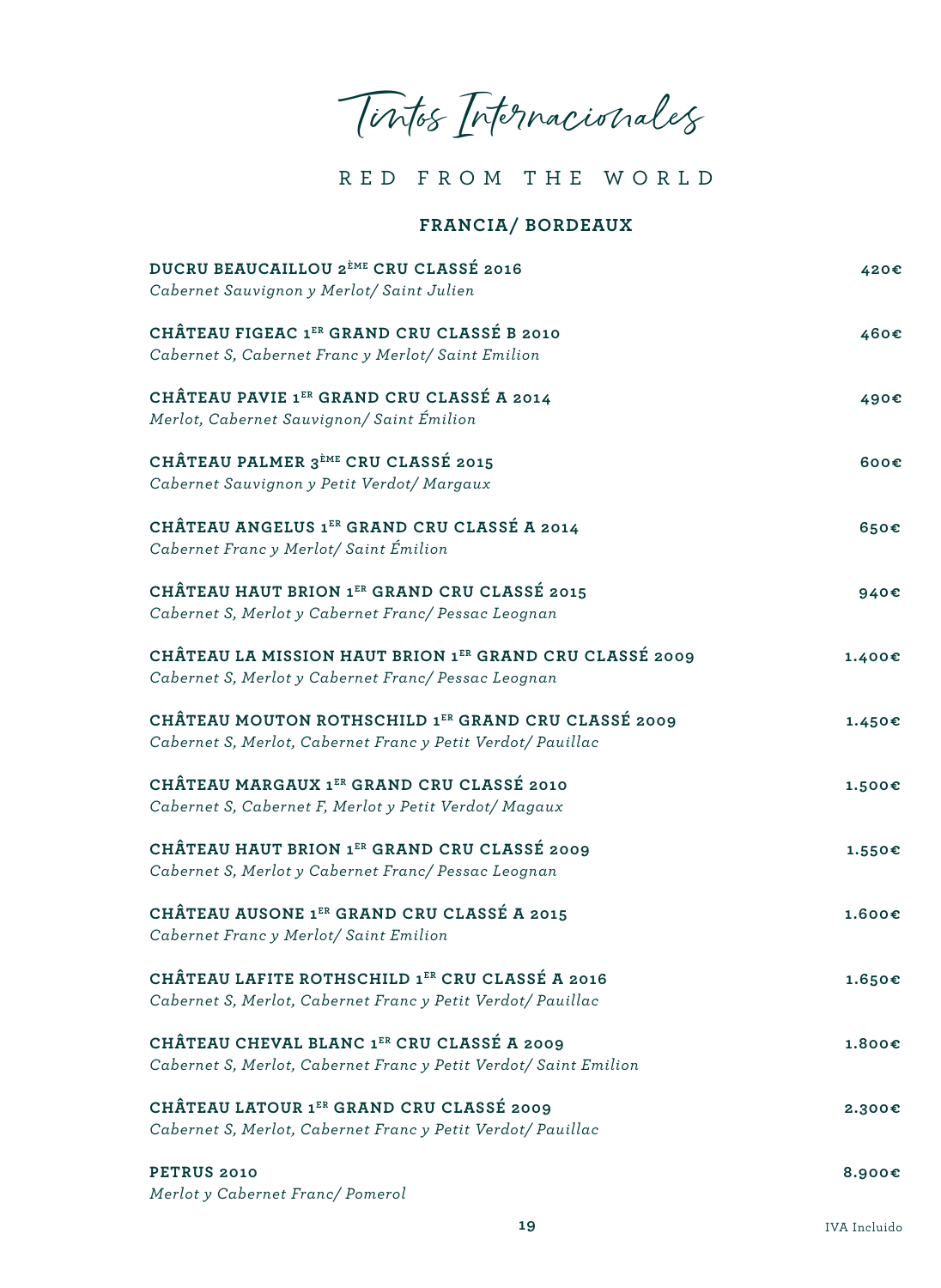Tintos Internacionales

#### **FRANCIA/ BOURGOGNE**

| DOMAINE THIERRY MORTET GEVREY CHAMBERTIN 2018<br>Pinot Noir                             | 92€  |
|-----------------------------------------------------------------------------------------|------|
| RODOLPHE DEMOUGEOT POMMARD 2017<br>Pinot Noir                                           | 100€ |
| REGNARD NUIT SAINT GEORGE 1ER CRU 2018<br>Pinot Noir                                    | 160€ |
| DOMAINE FAIVELEY GEVREY CHAMBERTIN 2019<br>Pinot Noir                                   | 120€ |
| DUGAT PY GEVREY CHAMBERTIN VIELLES VIGNES 2017<br>Pinot Noir                            | 230€ |
| <b>JOSEPH DROUHIN CHAMBOLLE MUSIGNY 1ER CRU BAUDES 2017</b><br>Pinot Noir               | 250€ |
| JOSEPH DROUHIN CLOS DE VOUGEOT GRAND CRU 2016<br>Pinot Noir                             | 400€ |
| DOMAINE MÉO CAMUZET VOSNE ROMANÉE 2017<br>Pinot Noir                                    | 420€ |
| J. M. FOURRIER CHARMES CHAMBERTIN GRAND CRU 2015<br>Pinot Noir                          | 490€ |
| CLOS DE TART GRAND CRU 2017<br>Pinot Noir                                               | 900€ |
| FRANCIA/RHÔNE                                                                           |      |
| YVES CUILLERON SAINT JOSEPH LES PIERRES SÈCHES 2017<br>Syrah                            | 58€  |
| F. BRUNIER TÉLÉGRAMME CHÂTEAUNEUF DU PAPE 2019<br>Garnacha, Syrah, Mourvèdre y Cinsault | 80€  |
| CHÂTEAU DE BEAUCASTEL CHÂTEAUNEUF DU PAPE 2016<br>Garnacha, Syrah y Mourvèdre           | 180€ |
| M. CHAPOUTIER L'ERMITE ERMITAGE 2015<br>Syrah                                           | 800€ |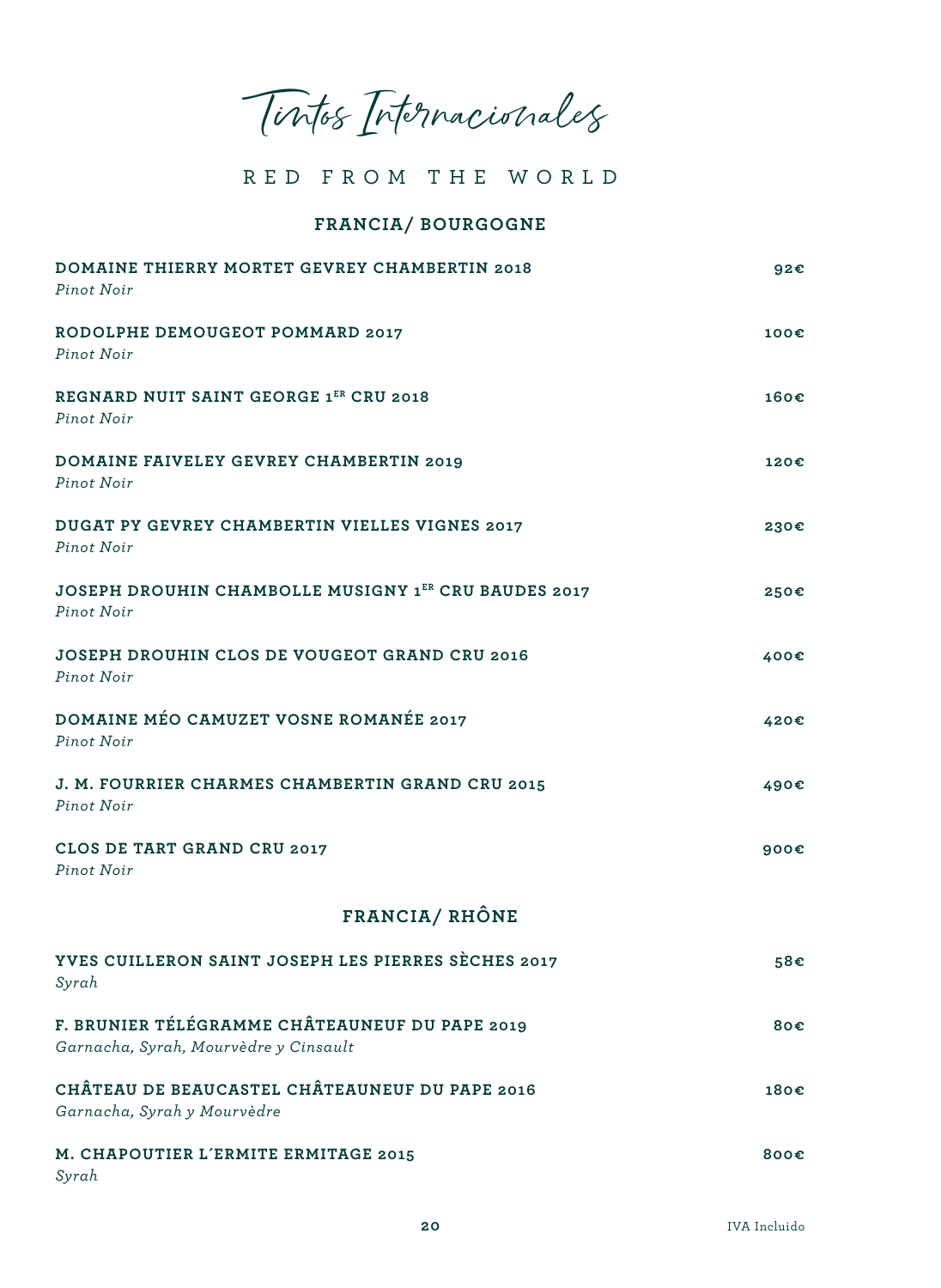Tintos Internacionales

#### **ITALIA**

| MONTECCHIO CHIANTI CLASSICO 2017<br>Sangiovese/Toscana                           | 38€    |
|----------------------------------------------------------------------------------|--------|
| OCCHIPINTI SP68 2018<br>Nero d'Avola y Frappato/ Terre Siciliane                 | 40€    |
| SESSANTANI PRIMITIVO DI MANDURIA 2017<br>Primitivo/Puglia                        | 50€    |
| DISANFRANCESCO LANGHE 2019<br>Nebbiolo/Piemonte                                  | 60€    |
| COLLOSORBO BRUNELLO DI MONTALCINO 2016<br>Sangiovese/Toscana                     | 75€    |
| RIVETTO BAROLO SERRALUNGA D'ALBA 2017<br>Nebbiolo/Piemonte                       | 89€    |
| <b>CERETTO BAROLO 2016</b><br>Nebbiolo/Piemonte                                  | 100€   |
| CASTELLO DI AMA SAN LORENZO 2017<br>Sangiovese/ Chianti Classico                 | 120€   |
| PETROLO GALATRONA 2008<br>Merlot/Toscana/Val d'Arno di Sopra                     | 170€   |
| LA SPINETTA BARBARESCO GALLINA 2013<br>Nebbiolo/Piemonte                         | 180€   |
| <b>GAJA BAROLO SPERSS 2015</b><br>Nebbiolo/Piemonte                              | 400€   |
| SOLAIA 2012<br>Cabernet Sauvignon, Sangiovese y Cabernet Franc/ Toscana          | 590€   |
| SASSICAIA 2010<br>Cabernet Franc y Cabernet Sauvignon/Toscana/Bolgheri Sassicaia | 680€   |
| <b>GAJA BARBARESCO COSTA RUSSI 2016</b><br>Nebbiolo/Piemonte                     | 800€   |
| MASSETO 2017<br>Merlot/Toscana                                                   | 1.290€ |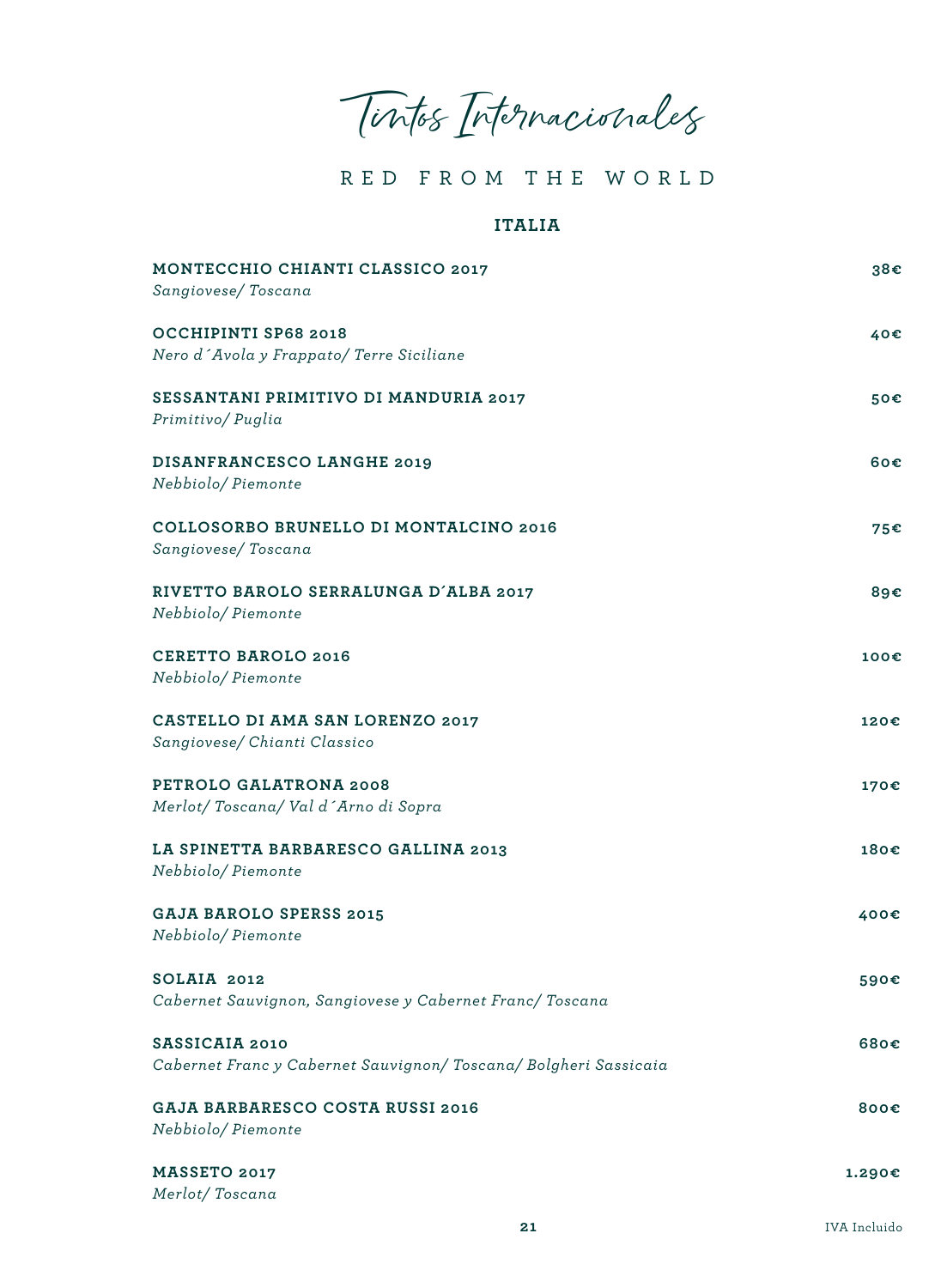Tintos Internacionales

#### **USA/ CALIFORNIA**

| <b>RIDGE STATE 2018</b>                                                        | 150€              |
|--------------------------------------------------------------------------------|-------------------|
| Cabernet Sauvignon, Merlot y Petit Verdot/ Santa Cruz Mountains                |                   |
| DIAMOND CREEK RED ROCK TERRACE 2017                                            | 380€              |
| Cabernet Sauvignon/ Napa Valley                                                |                   |
| <b>DOMINUS 2015</b>                                                            | 680 $\varepsilon$ |
| Cabernet Sauvignon, Cabernet Franc y Petit Verdot/ Napa Valley                 |                   |
| SINE QUA NON PROFUGA 2018                                                      | 800 $\varepsilon$ |
| Garnacha/Santa Barbara                                                         |                   |
| OPUS ONE 2015                                                                  | 950 $\varepsilon$ |
| Cabernet Sauvignon, Merlot, Malbec, Cabernet Franc y Petit Verdot/ Napa Valley |                   |
| <b>HARLAN ESTATE 2014</b>                                                      | 1.995€            |
| Cabernet Sauvignon/ Napa Valley                                                |                   |

#### **USA/ WASHINGTON**

| CAYUSE 2016<br>Syrah/ Walla Walla Valley | 300E |
|------------------------------------------|------|
| <b>LIBANO</b>                            |      |
| <b>MUSAR 2014</b>                        | 85€  |

*Cabernet Sauvignon, Cabernet Franc y Syrah*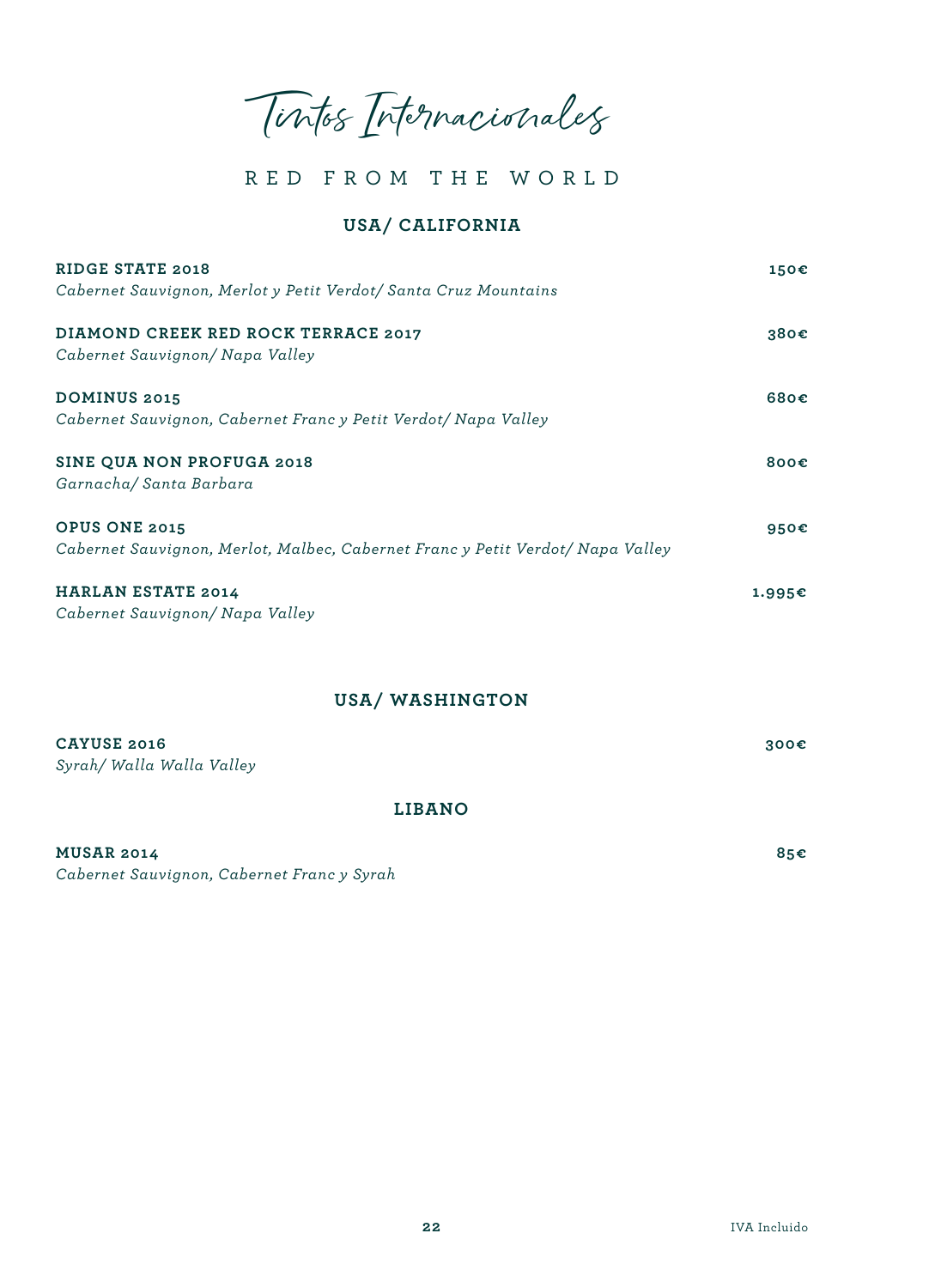Magnum 1,5 L

| <b>CUVEE BOHO CLUB 2018</b><br>Garnacha/Calatayud                                                      | 56€              |
|--------------------------------------------------------------------------------------------------------|------------------|
| <b>SENDA DE ORO VIZCARRA 2018</b><br>Tempranillo/ Ribera del Duero                                     | 62 <sub>ε</sub>  |
| <b>ABADIA RETUERTA S. ESPECIAL 2017</b><br>Tempranillo, Syrah y Cabernet Sauvignon/ V.T. Castilla León | 118 <sub>ε</sub> |
| <b>SALANQUES 2015</b><br>Garnacha, Cariñena y Syrah/ Priorat                                           | 120€             |
| <b>VATAN 2016</b><br>Tinta de Toro/Toro                                                                | 132€             |
| <b>RODA I 2015</b><br>Tempranillo y Graciano/ Rioja                                                    | 190€             |
| <b>MACAN 2015</b><br>Tempranillo/Rioja                                                                 | $260 \epsilon$   |
| <b>ALION 2015</b><br>Tempranillo/ Ribera del Duero                                                     | 290€             |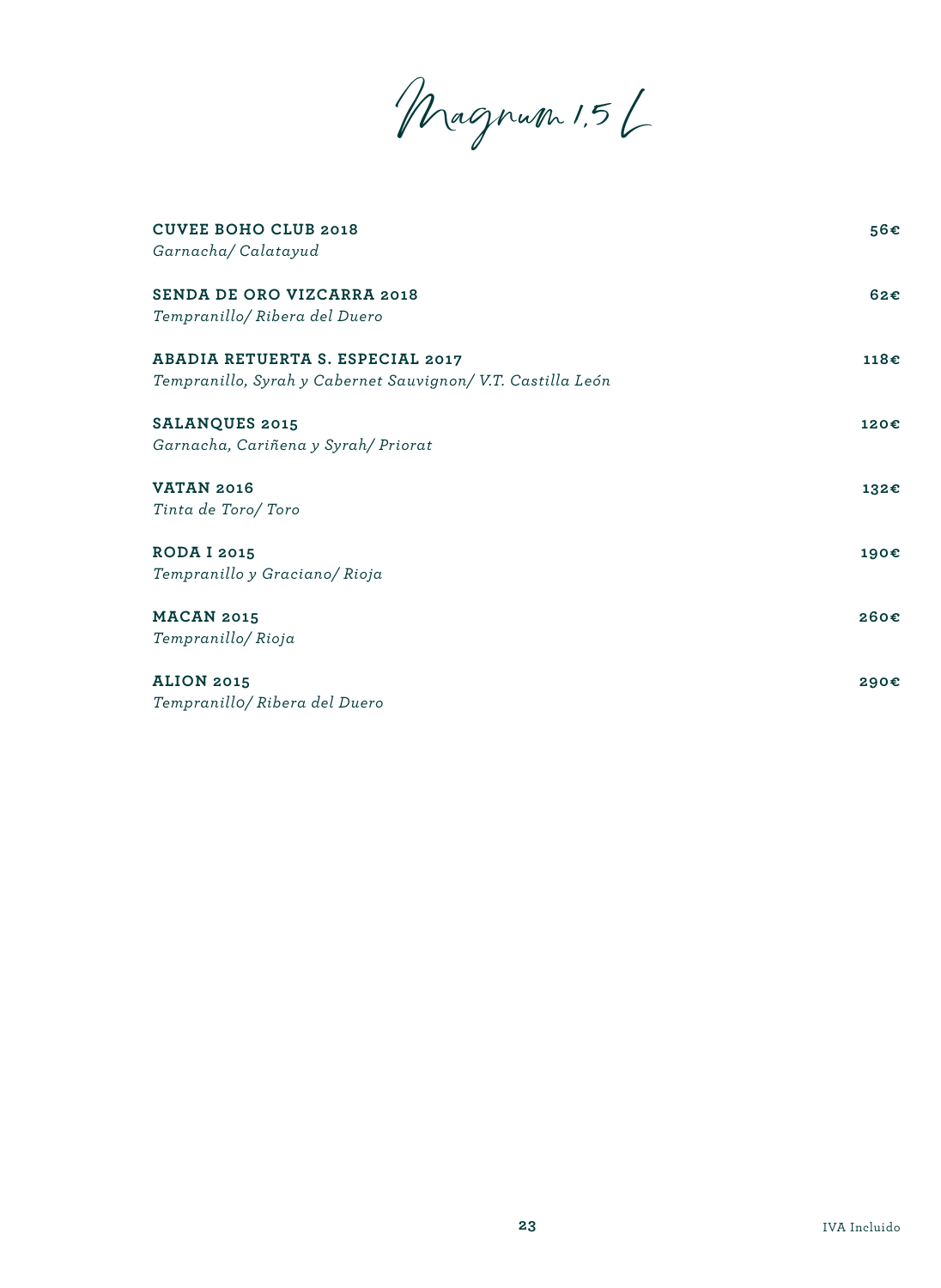Rosados

ROSÉ WINE

# **ESPAÑA**

| BRECA CUVÉE BOHO CLUB 2020<br>Garnacha/Calatayud                 | 32€  |
|------------------------------------------------------------------|------|
| NABAL 2020<br>Tempranillo, Garnacha y Alabillo/ Ribera del Duero | 34€  |
| <b>CLOE 2019</b><br>Garnacha/Ronda                               | 38€  |
| LA ROSA 2021<br>Sumoll, Parellada, Xarel-lo/ Penedés             | 40€  |
| <b>YSIOS 2021</b><br>Garnacha, Tempranillo y Viura/ Rioja        | 58€  |
| YSIOS MAGNUM 1,5L 2021<br>Garnacha, Tempranillo y Viura/ Rioja   | 110€ |

### **FRANCIA**

| ELIXIR DE PROVENCE 2020<br>Cinsault, Garnacha, Syrah y Mouvedre/ Côte de Provence      | 45€ |
|----------------------------------------------------------------------------------------|-----|
| <b>WHISPERING ANGEL 2020</b><br>Cinsault, Garnacha, Syrah y Mouvedre/ Côte de Provence | 75€ |
| OTT CHÂTEAU DE SELLE 2020<br>Garnacha, Cinsault, y Syrah/ Côte de Provence             | 80€ |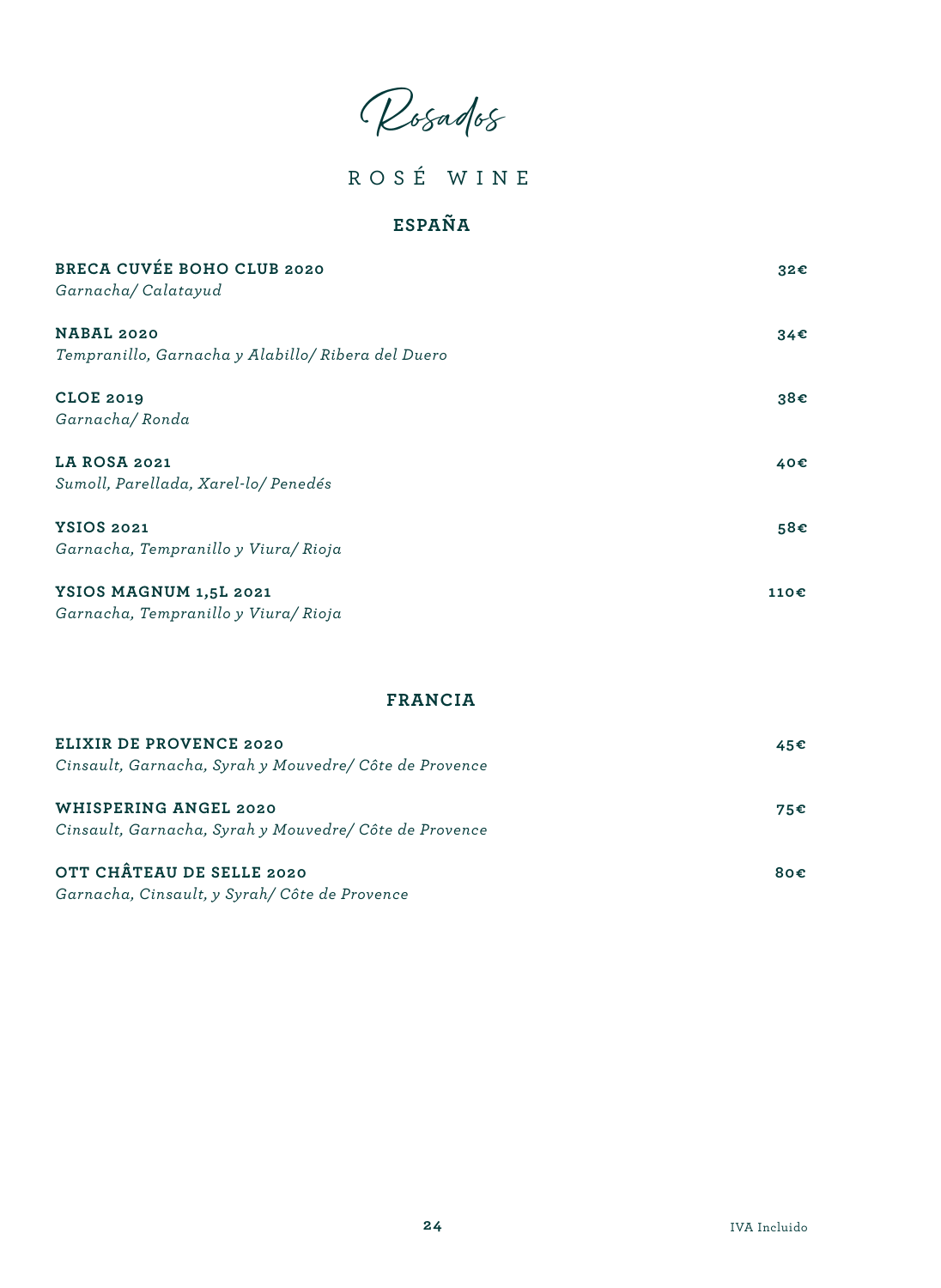Generosos Secos

DRY SHERRIES

#### **MANZANILLA**

| DELGADO ZULETA LA GOYA<br>Palomino/ Sanlúcar de Barrameda     | $8\varepsilon / 32\varepsilon$      |
|---------------------------------------------------------------|-------------------------------------|
| CALLEJUELA PAGO MACHARNUDO<br>Palomino/ Sanlúcar de Barrameda | 12€ / 50€                           |
| <b>FINO</b>                                                   |                                     |
| <b>GUTIERREZ COLOSÍA</b><br>Palomino/Jerez                    | $8\varepsilon / 32\varepsilon$      |
| <b>TRADICION</b><br>Palomino/Jerez                            | 10€ / 56€                           |
| EMILIO HIDALGO LA PANESA<br>Palomino/Jerez                    | 12 $\varepsilon$ / 60 $\varepsilon$ |
| <b>AMONTILLADOS</b>                                           |                                     |
| <b>GRAN BARQUERO</b><br>Pedro Ximenez/ Montilla Moriles       | 8€ / 32€                            |
| EMILIO HIDALGO EL TRESILLO<br>Palomino/Jerez                  | 12€ / 60€                           |
| <b>OLOROSOS</b>                                               |                                     |
| <b>GRAN BARQUERO</b><br>Pedro Ximenez/ Montilla Moriles       | 8€/32€                              |
| MAESTRO SIERRA 15 AÑOS<br>Palomino/Jerez                      | 12€ / 50€                           |
| PALO CORTADO                                                  |                                     |
| <b>JUAN PIÑERO GREAT DUKE</b><br>Palomino/Jerez               | $8\varepsilon / 38\varepsilon$      |
| <b>GUTIERREZ COLOSÍA SOLERA FAMILIAR</b><br>Palomino/Jerez    | 120€                                |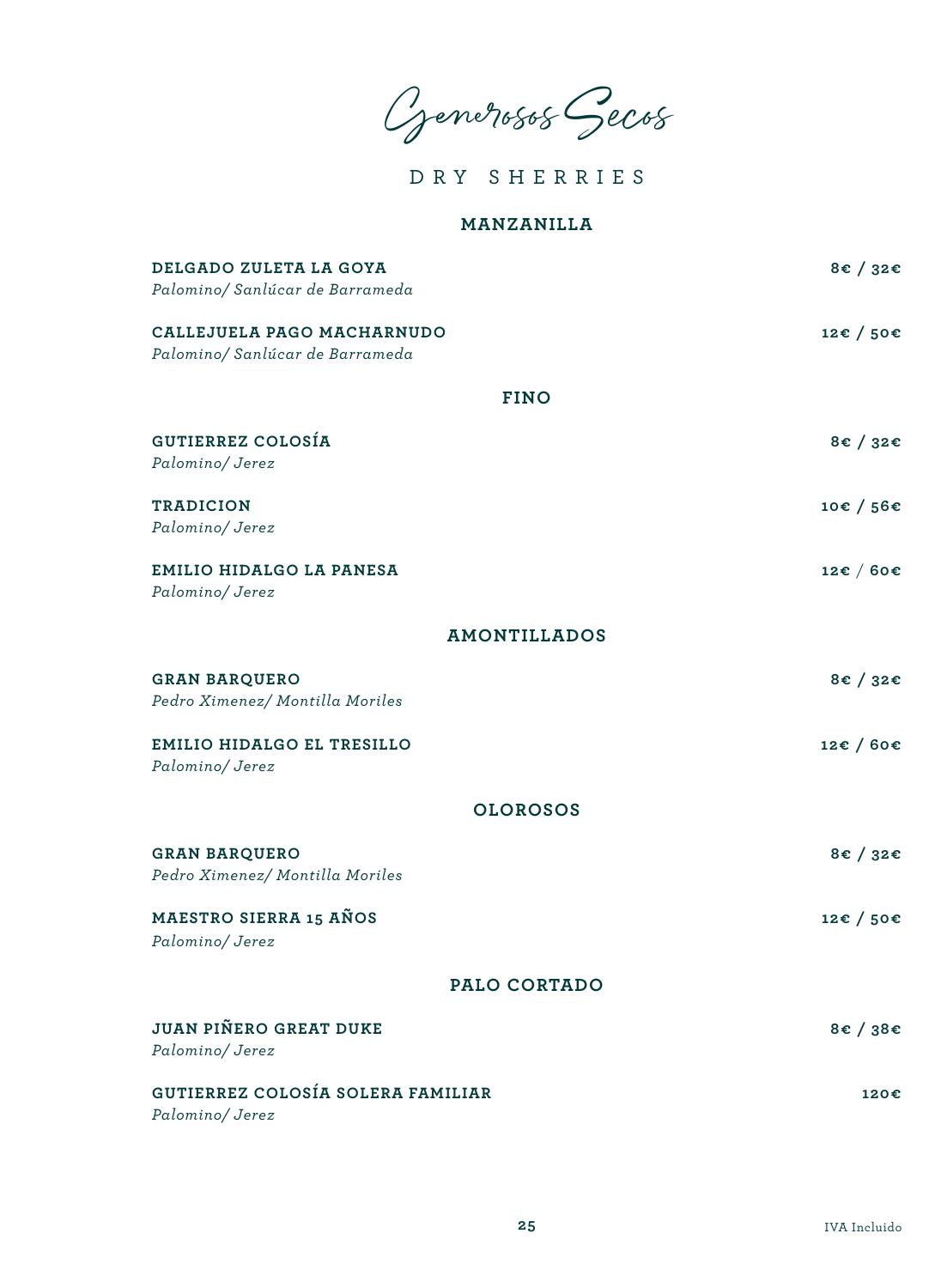Vinos Dulces

SWEET WINE

## **ESPAÑA**

| VICTORIA Nº2 2018                                          | 10€/46€  |
|------------------------------------------------------------|----------|
| Moscatel de Alejandria/ Sierras de Málaga                  |          |
| <b>EMILIO HIDALGO PX</b>                                   | 8€ / 38€ |
| Pedro Ximenez/ Jerez                                       |          |
| <b>MR 2019</b>                                             | 38€      |
| Moscatel de Alejandria/ Sierras de Málaga                  |          |
| PÉREZ BARQUERO LA CAÑADA                                   | 12€/80€  |
| Pedro Ximenez/ Montilla Morilles                           |          |
| CHIVITE COLECCION 125 ANIVERSARIO 2017<br>Moscatel/Navarra | 65€      |
| <b>OTRAS REGIONES</b>                                      |          |
| PILLITERI ICEWINE 2015                                     | 58€      |
| Vidal/Canada/Niagara                                       |          |
| QUINTA DO NOVAL LBV 2013                                   | 10€/60€  |
| Touriga F, Touriga N, Tinta Roriz/ Portugal/ Oporto        |          |
| CHÂTEAU CLIMENTS 1ER CRU BARSAC 2015                       | 26€/80€  |
| Semillon/Francia/Sauternes                                 |          |
| OREMUS TOKAJI ASZÚ 5 PUTTONYOS 2013                        | 32€/120€ |

*Furmint, Hárslevelü, Muscat de Lunel y Zéta/ Hungría/ Tokaji*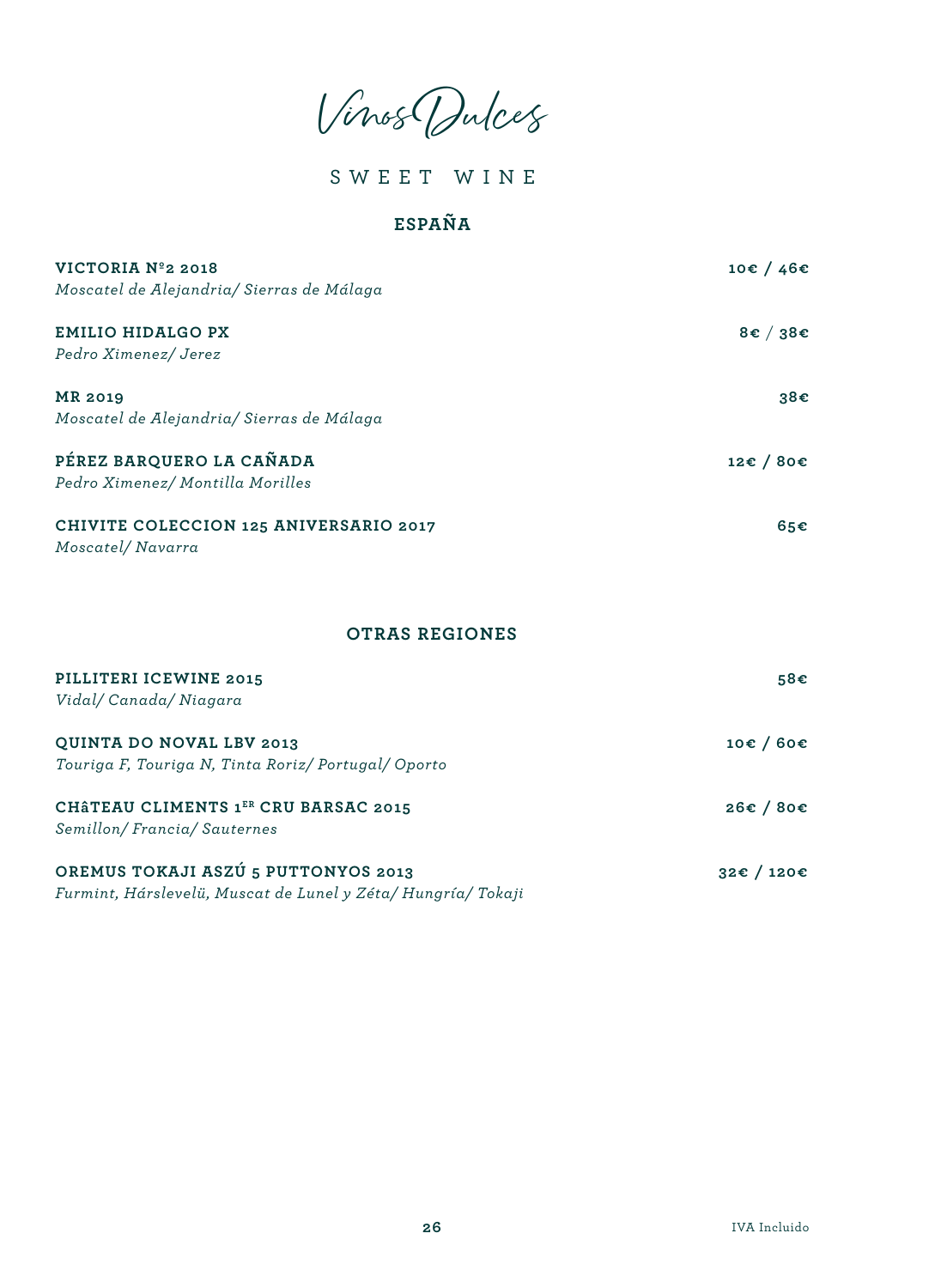Vinos por Copas

BY THE GLASS

#### **ESPUMOSOS/ SPARKLING WINE**

| <b>LLOPART BRUT NATURE 2017</b><br>Xarel-lo, Macabeu y Parellada/ Corpinnat          | $8 \epsilon$ |
|--------------------------------------------------------------------------------------|--------------|
| L'HEREU DE NIT BRUT ROSÉ 2019<br>Xarel-lo, Macabeu y Monastrell/ Conca del Riu Anoia | 10€          |
| J. M. GOBILLARD BLANC DE NOIR<br>Pinot Noir/ Brut/ Champagne                         | 18€          |
| <b>BLANCOS / WHITES</b>                                                              |              |
| NISIA CUVÉE BOHO CLUB 2020<br>Verdejo/Rueda                                          | 8€           |
| TRES PILARES 2020<br>Sauvignon Blanc/Rueda                                           | 8€           |
| <b>CHAN DE ROSAS 2020</b><br>Albariño/ Rias Baixas                                   | 8€           |
| FINCA LEGARDETA 2021<br>Chardonnay/Navarra                                           | $8 \epsilon$ |
| TINTOS / RED                                                                         |              |
| CUVÉE BOHO CLUB 2021<br>Garnacha/Calatayud                                           | $8 \epsilon$ |
| SENDA DEL ORO VIZCARRA 2020<br>Tempranillo/ Ribera del Duero                         | 8€           |
| EL JARDÍN DE LA EMPERATRIZ 2018<br>Tempranillo, Garnacha, Graciano y Viura/ Rioja    | 8€           |
| ROSADOS/ROSÉ                                                                         |              |
| <b>BRECA BOHO CLUB 2020</b><br>Garnacha/Calatayud                                    | $8 \epsilon$ |
| ELIXIR DE PROVENCE 2020<br>Cinsault, Garnacha, Syrah y Mouvedre/ C. de Provence      | 10€          |